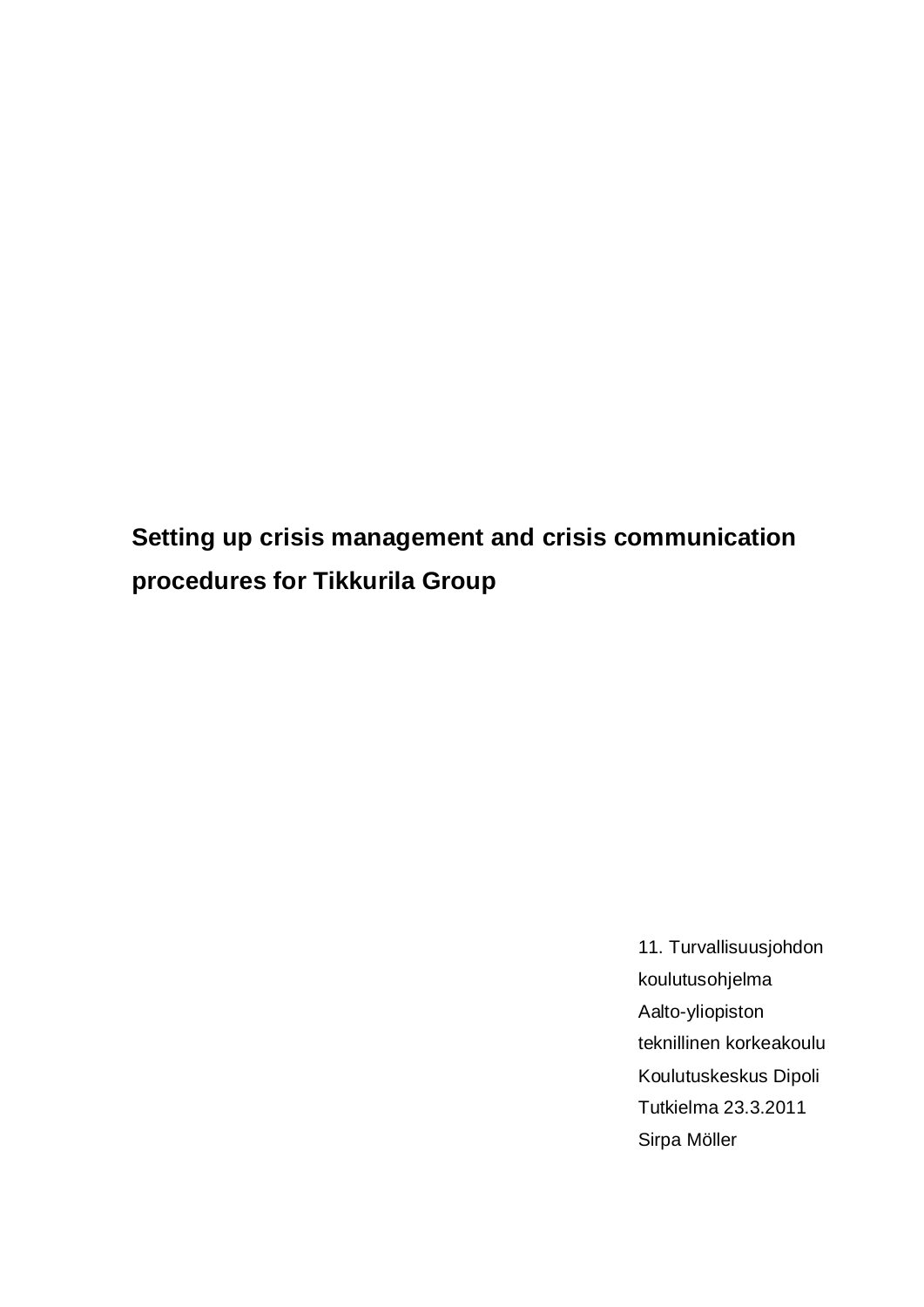### **Abstract**

Name: Setting up crisis management and crisis communication procedures for Tikkurila Group

Author: Sirpa Möller

The purpose of this work was to design crisis management procedures for Tikkurila Group, and making an implementation, follow-up and audit plan for them. Another purpose was to observe this process and reflect on how different arising questions were identified and handled.

In the theory part, the elements of good crisis management were identified and discussed.

A team was formed for designing crisis management procedures for Tikkurila Group; the author participated in this team. The team produced a crisis management manual on the basis of a proven model from another company, taking into account Tikkurila's risks, stakeholders, company structure and resources. Implementation was planned and partially carried out during the time observed.

The development and authoring process was monitored and described, especially solving the arising questions like culture differences and identifying a crisis. The resulting manual and other procedures were compared to the identified elements of good crisis management. Theoretically, all elements were in place. However, at the time of writing, the implementation phase is still ongoing. It would have been interesting to follow through the whole process and assess its effectiveness. The author will observe the process closely and adapt possible improvement suggestions timely.

Keywords: crisis management, crisis communication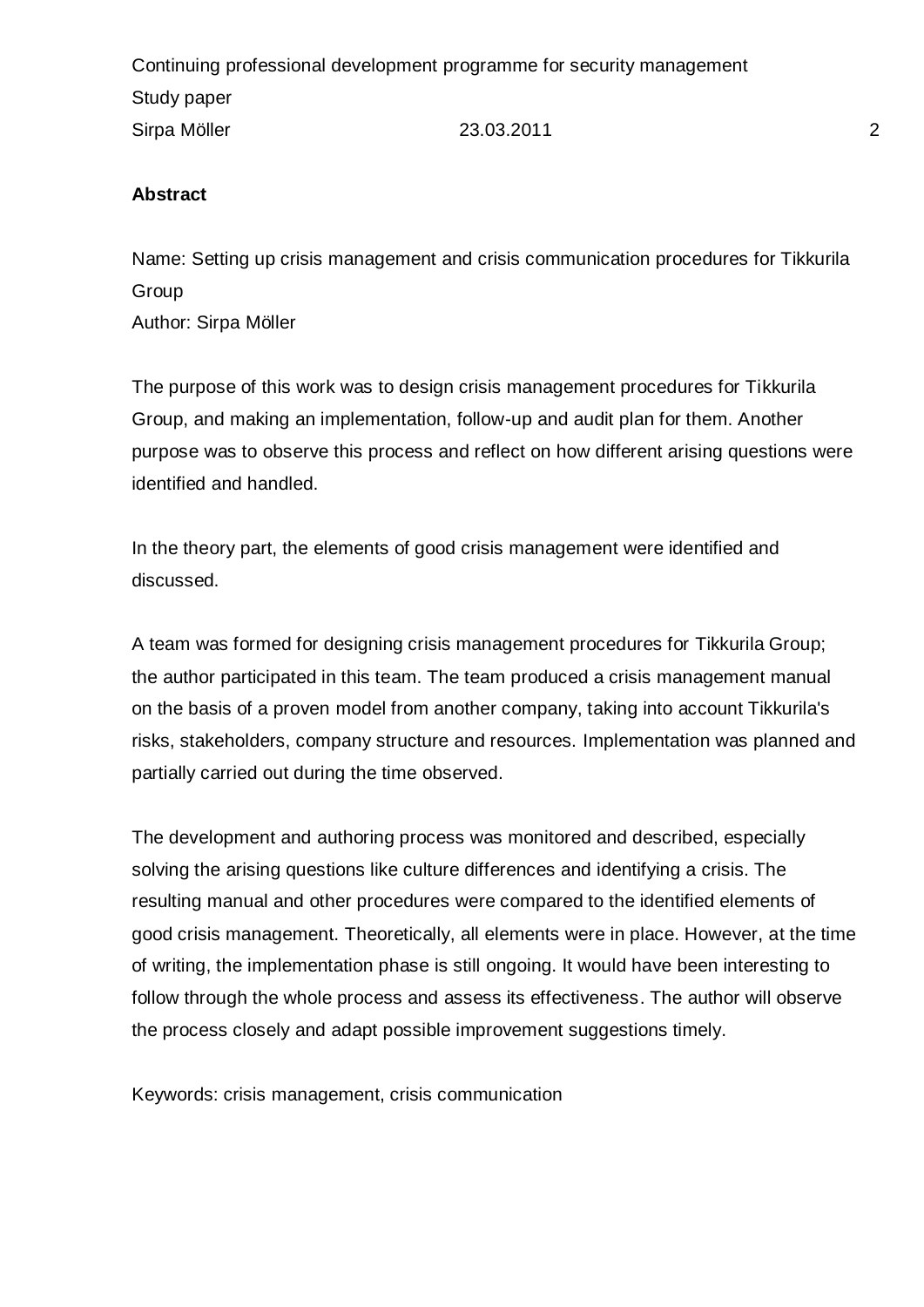# **Contents**

| Setting up crisis management and crisis communication procedures for Tikkurila Group |  |
|--------------------------------------------------------------------------------------|--|
|                                                                                      |  |
|                                                                                      |  |
|                                                                                      |  |
|                                                                                      |  |
|                                                                                      |  |
|                                                                                      |  |
|                                                                                      |  |
|                                                                                      |  |
|                                                                                      |  |
|                                                                                      |  |
| 4 Setting up Crisis Management Procedures for Tikkurila Group  11                    |  |
|                                                                                      |  |
|                                                                                      |  |
|                                                                                      |  |
|                                                                                      |  |
| 4.5 Tikkurila Solutions for the Basic Elements of Crisis Management 15               |  |
|                                                                                      |  |
| 5.1 Implementation of the Crisis Management Manual and Guidelines 20                 |  |
|                                                                                      |  |
|                                                                                      |  |
|                                                                                      |  |
|                                                                                      |  |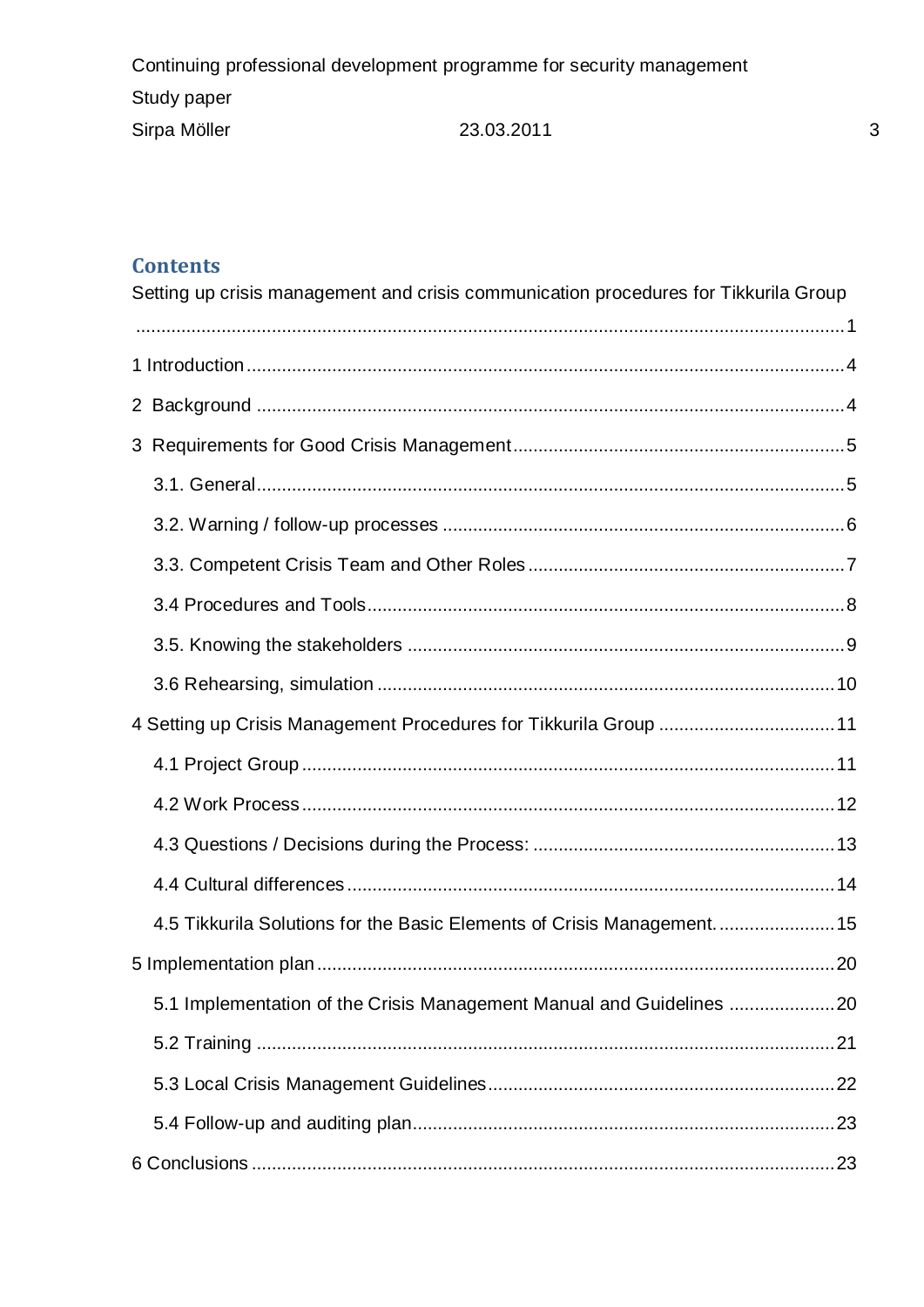# <span id="page-3-0"></span>**1 Introduction**

This work includes designing crisis management procedures for Tikkurila Group, and making an implementation, follow-up and audit plan for them. The work requires cooperation with group communications, company management and local safety responsible persons. During the process there will be many questions to decide. One purpose of this work is to observe this process and reflect on the way these questions are identified and handled.

# <span id="page-3-1"></span>**2 Background**

The Tikkurila Group has separated from the Kemira Group and has been listed in the Helsinki Stock Exchange 26th of March 2010.

While Tikkurila Group was a part of Kemira, it was understood that the Kemira crisis management procedures would apply also for Tikkurila Group. However, the Kemira procedures and instructions have been quite distant and unfamiliar to Tikkurila managers and personnel. Also, there have been many changes in the Tikkurila organization during 2010, and any previously agreed information routes must be renewed.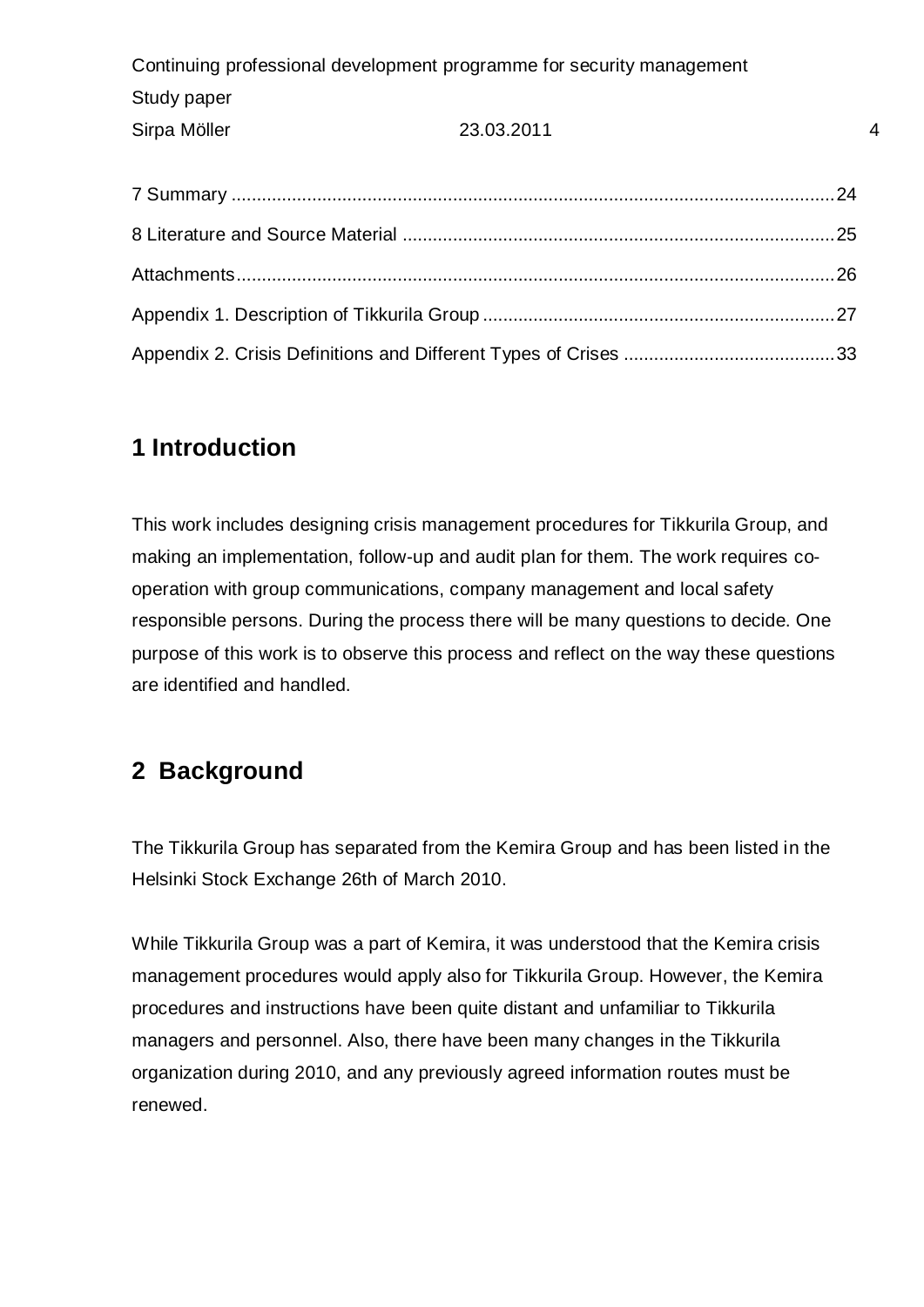The different sites of Tikkurila have varying levels of crisis management procedures and preparedness. These have been drawn up to meet local requirements and do not include informing the Group management.

Therefore, there is a clear need to set up group level crisis management and to update the local plans to be in line with it.

Questions to be decided are e.g.:

- scope: for which types of crises are the procedures designed?
- what is required of good crisis management and communication?
- designing the Tikkurila procedures, justifications for them
- training plan
- exercise plan
- plan for continual maintaining, auditing and revision of the procedures

# <span id="page-4-0"></span>**3 Requirements for Good Crisis Management**

### <span id="page-4-1"></span>**3.1. General**

Crisis management is a part of risk management of a company. Crisis communication is an essential part of crisis management. The role of communication has increased recently due to the internet and social media, which are extremely quick and uncontrolled. Bad news or even just misunderstandings can spread quickly and harm the reputation of a company.

Protecting the reputation means having a good reputation to start out with. A good reputation has to be earned. It is not enough just to be compliant with laws and regulations. Social acceptance is also needed. It is a result of corporate performance, launching innovations, inspiring work environment, management behavior, employee behavior etc. It is the result of long term systematic work, taking care of stakeholder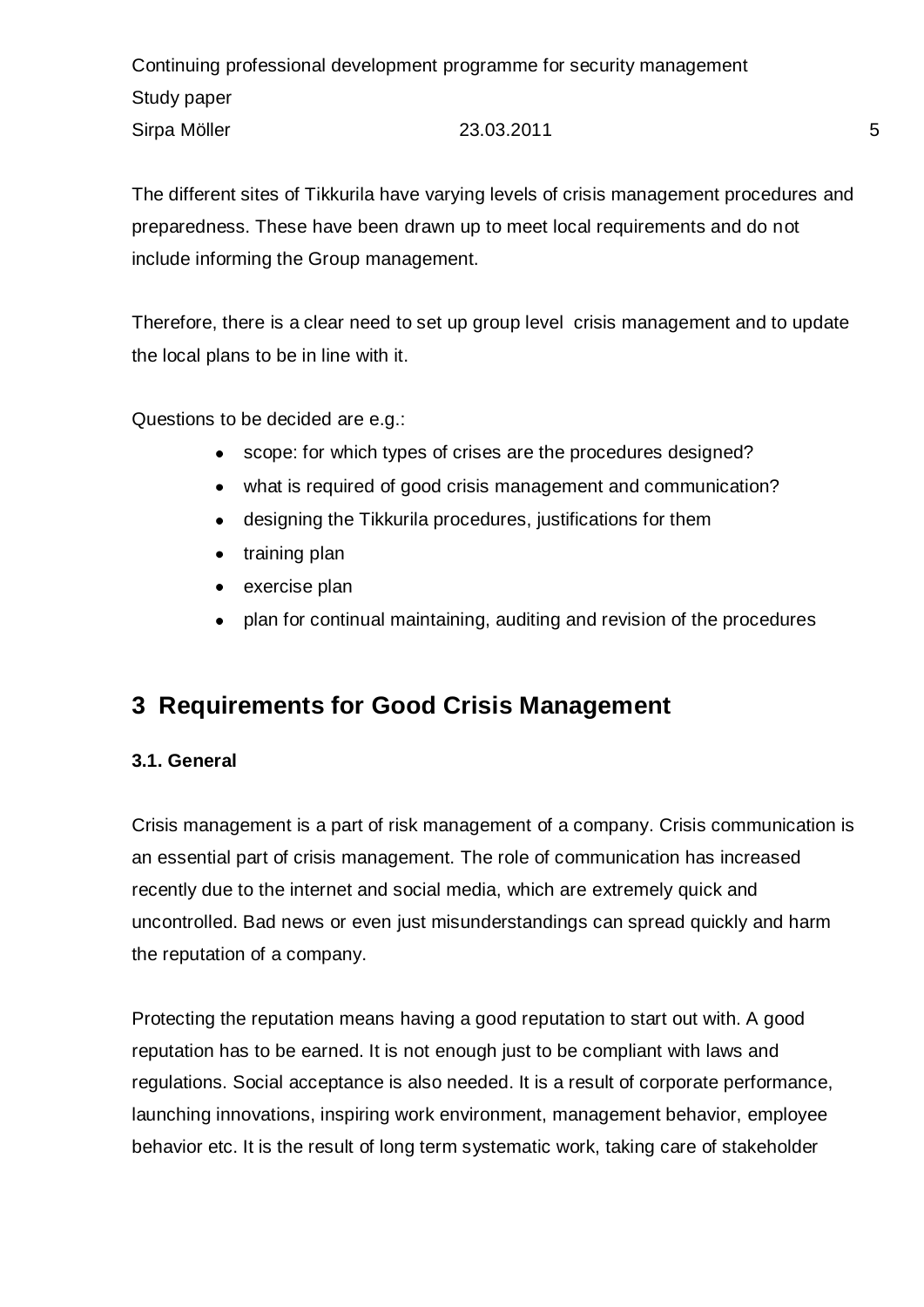Continuing professional development programme for security management Study paper Sirpa Möller 6 1990 123.03.2011 123.03.2011 123.03.2011 123.03.2011 123.03.2011 123.03.2011 123.03.2011 123.03

relations (e.g. media and authorities). If the company has had a chance to define itself before anything happens, it is in a better position to get its messages across in a crisis situation. (Susanna Aaltonen, 2010)

Developing a crisis management plan is important, because without a plan a company might be paralyzed. No plan can cover every possible catastrophe that can happen, but a well thought-out crisis management plan provides direction to make better and faster decisions during a crisis. The ultimate goal of an effective crisis management program is never having to use it. (Reid, p. 171)

To be successful in crisis management and communication, the following is required:

- 1. Warning / follow-up processes
- 2. Competent crisis team
- 3. Procedures and tools
- 4. Knowing the stakeholders
- 5. Rehearsing, simulation

(Viestintätoimisto Pohjoisranta Oy web pages, extracted 13.7.2010)

### <span id="page-5-0"></span>**3.2. Warning / follow-up processes**

To be able to react to a crisis, mechanisms to identify and report it are needed. Basically, there are two types of crises: sudden and slowly developing. Sudden crises are easily identified. They are initiated by a sudden event, e.g. accident, fire, crime or customer claim. Slowly developing crises are more difficult to detect early on. Something may start small, smolder a long time, and overnight turn into a big issue. One purpose of crisis management is to detect issues before they turn into crises, and handle them while still small.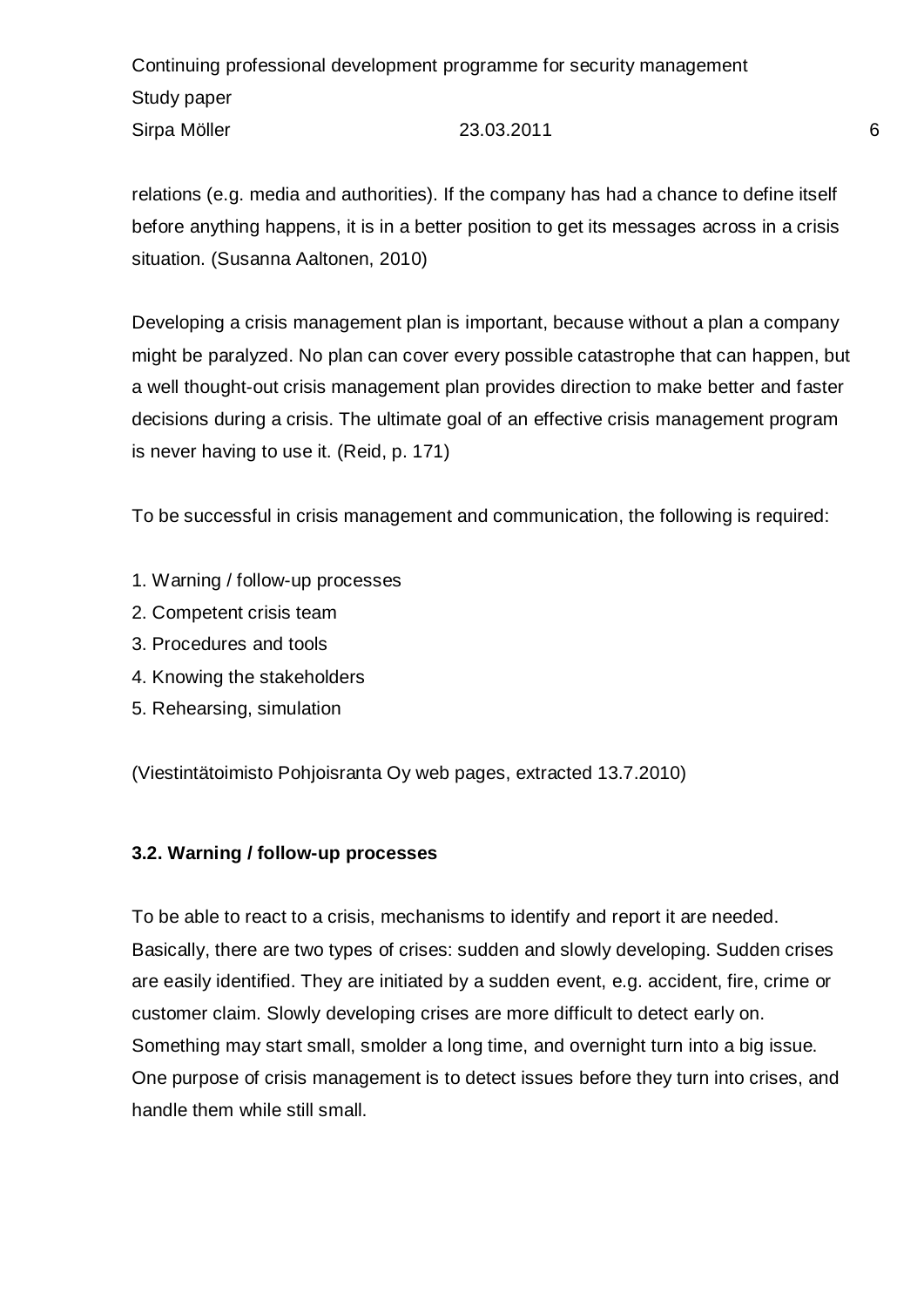To help employees to understand what and when to report, crisis management manuals and instructions usually include definitions and examples of crises. This item is further developed in Appendix 2.

Media monitoring is also a good tool for following up events in the branch. A part of this can be done automatically using software, which scans electronic media by keywords like the company name and branch terminology. A part needs to be monitored by people. This may be one reason why many companies set up profiles in social media. This way they try to have some control on the discussions around the company.

# <span id="page-6-0"></span>**3.3. Competent Crisis Team and Other Roles**

To handle a crisis, a team is required. In determining the responsibilities for a crisis situation, it is important to consider business continuity. The resources needed for rescue and other acute activities should not be part of a crisis team, whose role is focused on decision-making and communication.

Members of a crisis team could be: (Waittinen and Reid):

- team leader
- personnel manager
- communications manager
- legal counsel
- safety manager
- secretary / team administrator

The roles of a crisis team must be planned and documented beforehand. Deputies must also be assigned. When needed, the team will call upon specialists.

The spokesperson is the company's external communicator to various audiences, primarily with news media. Reid (p. 22) advises against making the president the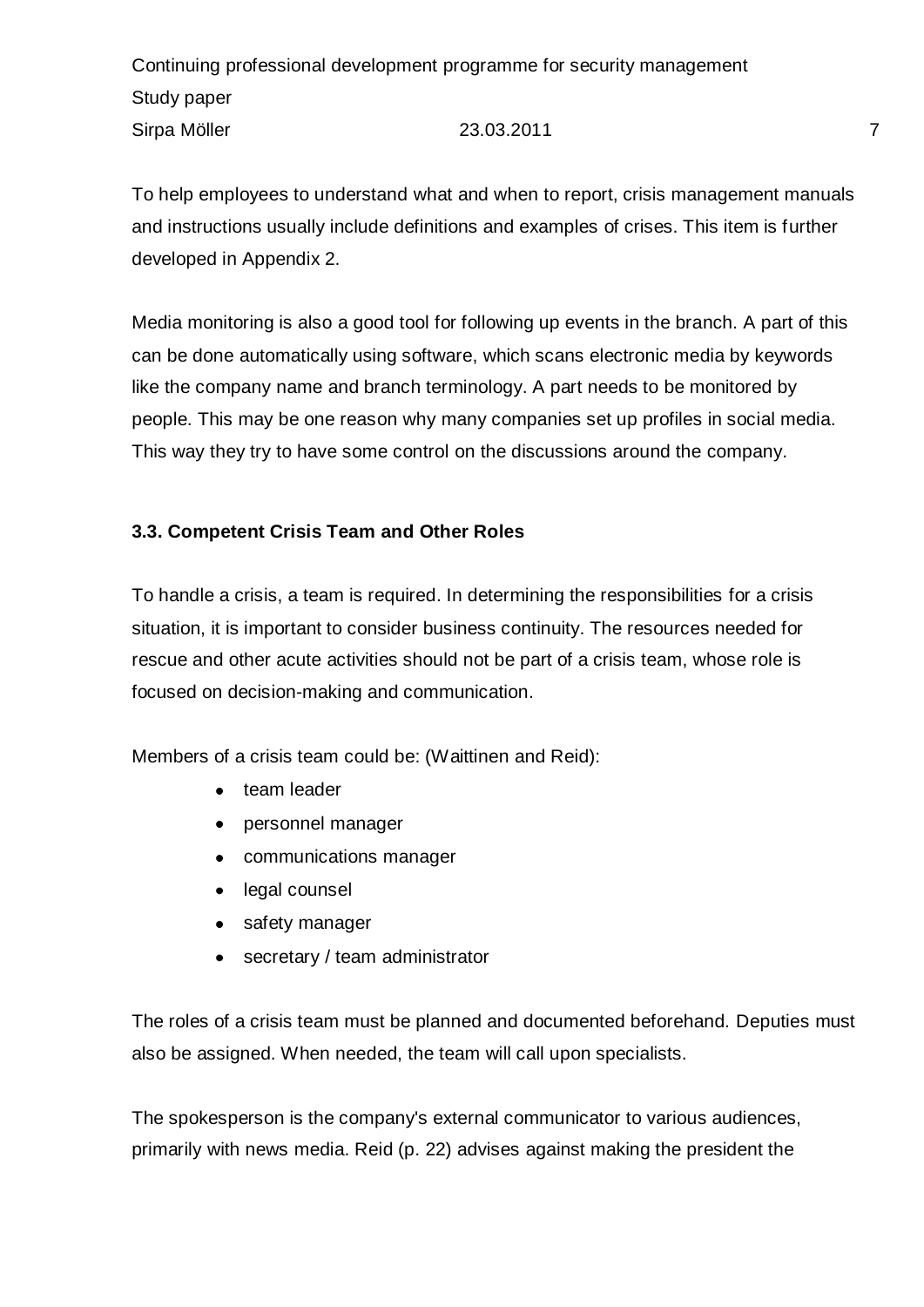spokesperson, for many reasons. One important reason is that it is good to have an even higher person in store, in case there would be a need to override the previous messages.

Spokesmen must be prepared and trained for working with media.

# <span id="page-7-0"></span>**3.4 Procedures and Tools**

When a crisis is on, these factors are important for crisis communication:

Speed Ethics: respect and compassion **Truthfulness** Credibility of the person doing the informing.

To enable this, different kinds of scenarios have to be identified beforehand and procedures planned for them. Useful tools on group level (from a list by Reid, p. 36):

- first-hour response checklist
- communication chart
- procedures for identified crises
- emergency procedures contact list
- stakeholders and their contact information
- tips on working with media
- company fact sheet, past emergencies, safety history
- foreign language expertise

Additionally, the practical details need to be planned (M. Waittinen, 2010):

- where will the crisis team meet
- what equipment do they need, how will that be arranged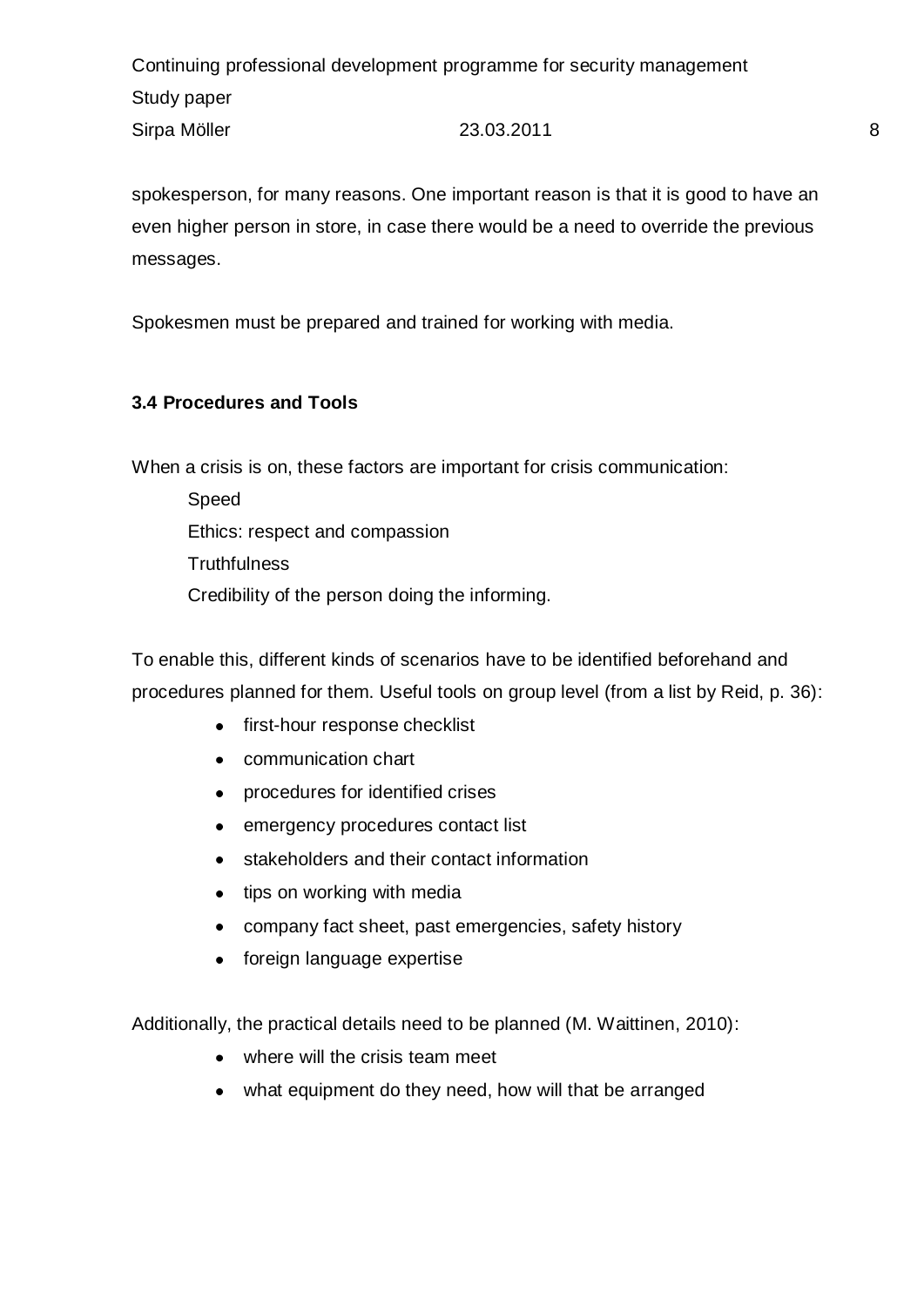The crisis communication activities towards the media must be dimensioned according to the seriousness of the crisis. Activities can be e.g. (Henriksson and Karhu, Kriisit ja viestintä, p. 52):

- be prepared to answer media questions
- $\bullet$ limited info (internal, local, customer)
- national press release
- press meeting (local or national)  $\bullet$
- international press release
- regular press info meetings
- setting up a press center

It is possible to prepare tools for these, e.g. press release examples or a checklist for organizing a press conference.

### <span id="page-8-0"></span>**3.5. Knowing the stakeholders**

A crisis situation will have many audiences. There are legal requirements on informing the personnel and certain other stakeholders. Additionally, many others will want information, even out of mere curiosity.

In all crises, the personnel is the most important stakeholder. Employees have a big part in how the company communicates externally. This is why it is important to keep the employees informed on events and on their effects on the company. It is about their jobs, safety and future. (Henriksson and Karhu, Kriisit ja viestintä, p. 43)

A listed company will also have to inform its owners about events that may affect the value of the company. Other possible stakeholders are customers, suppliers, neighbors, authorities, competitors, insurance companies, employee organizations, next of kin, etc. It is important to identify the stakeholders and include them in the scenario procedures.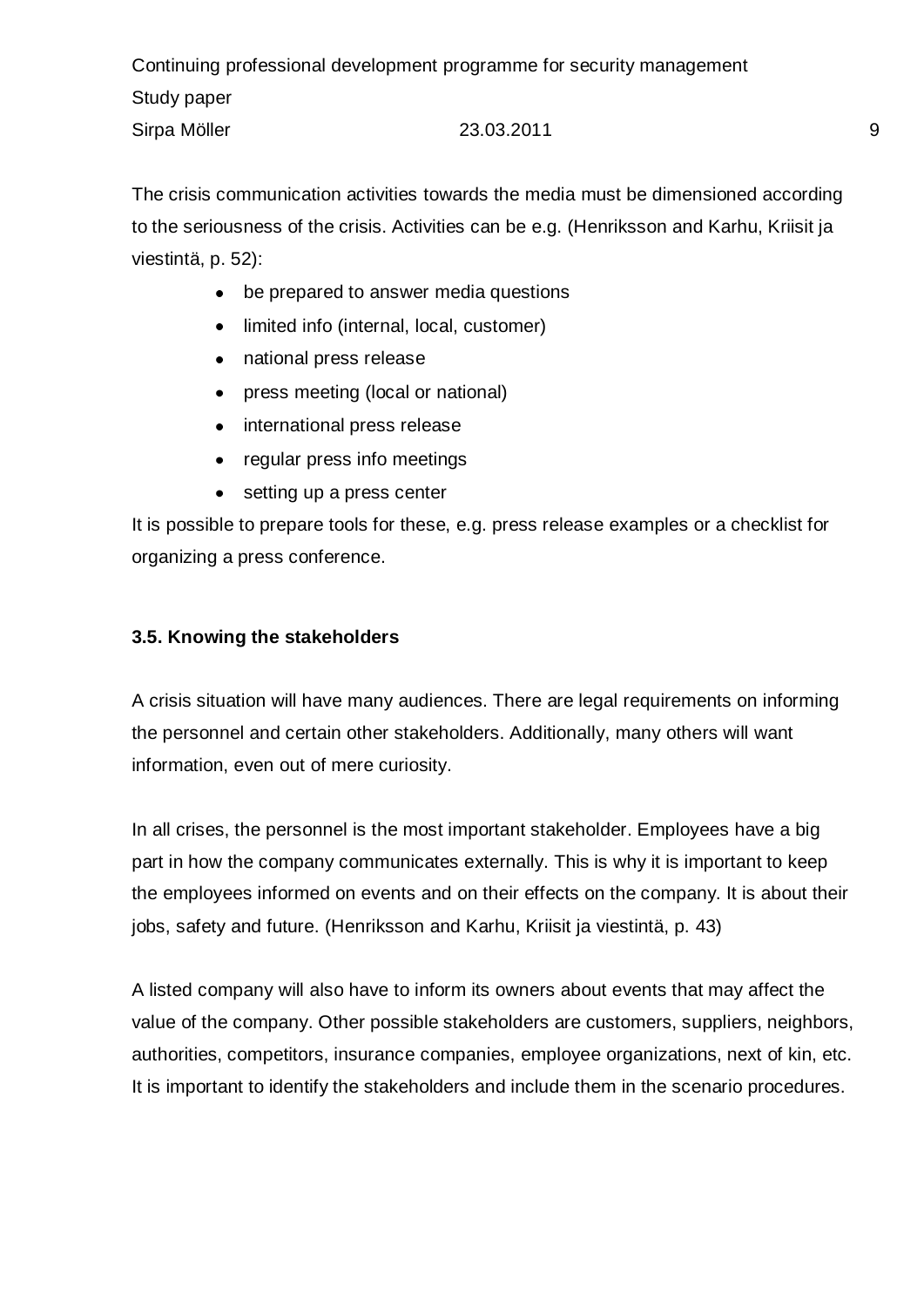# <span id="page-9-0"></span>**3.6 Rehearsing, simulation**

When planning training, it is useful to consider that people remember a part of what they have been taught, not everything. The part is the bigger the more active they are during the training. The following list gives learning methods in order of activity level. (Reid, p. 139):

- reading
- hearing words
- looking at pictures
- watching a movie
- looking at an exhibit
- watching a demonstration
- seeing it done on location
- participating in a discussion
- giving a talk
- doing a dramatic presentation
- simulating the real experience
- doing the real thing

The lower down on the list a method is, the more people remember after the training.

It is commonly understood, that emergency procedures need to be rehearsed in practice. Spokespersons need to be trained for media contacts, and the crisis team needs to train different scenarios.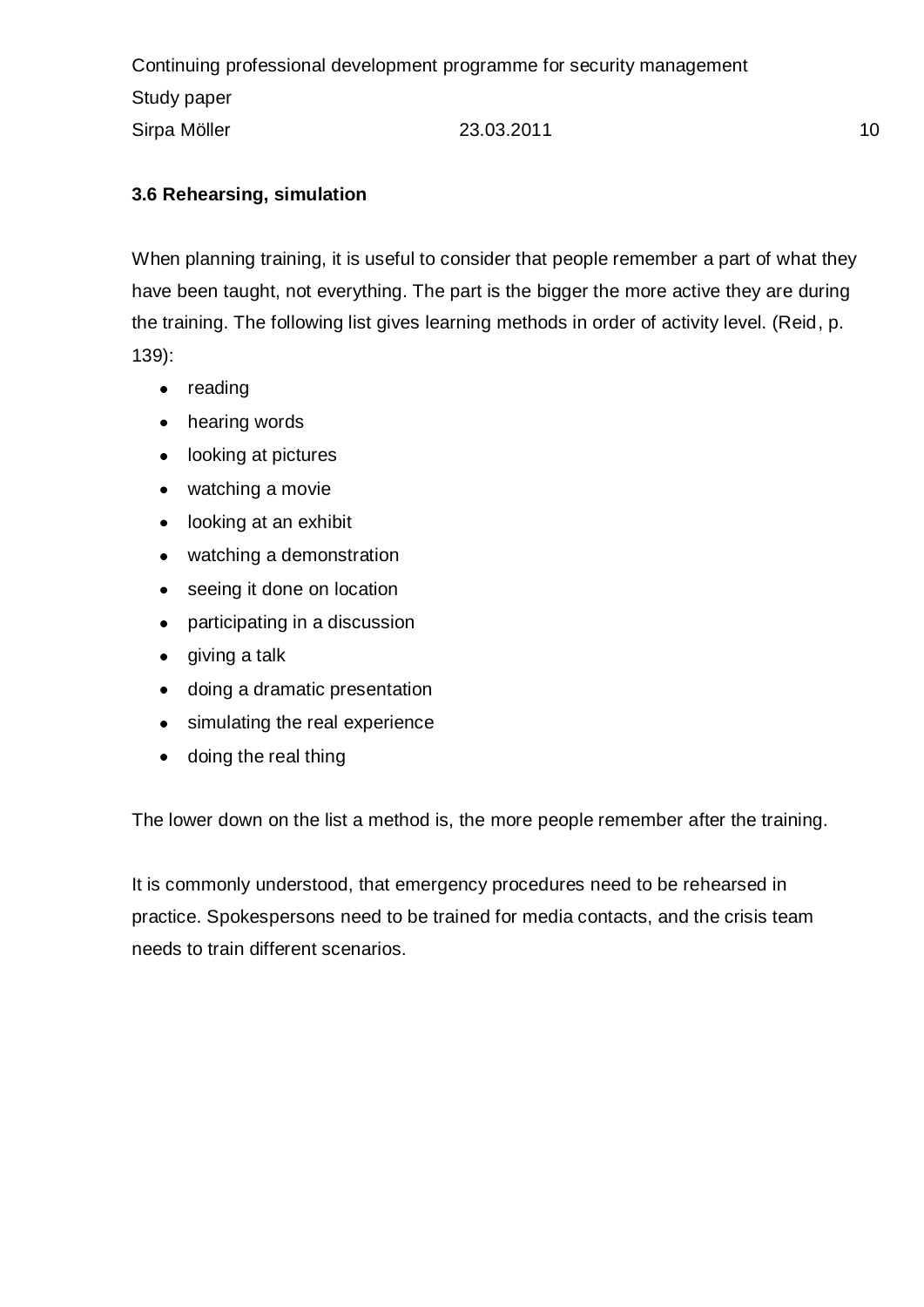# <span id="page-10-0"></span>**4 Setting up Crisis Management Procedures for Tikkurila Group**

# <span id="page-10-1"></span>**4.1 Project Group**

Setting up crisis management should be done by a project group, which consists of a core team, which invites specialists in when needed. To ensure coverage, level and quality of work, diversity is recommended. Skoglund (p. 20) even considers it important that both men and women are represented, because they fill in on each other on what reactions could be anticipated from different interest group members and what is considered ethical.

A project group was set up for the work. The members were:

Chief Financial Officer Manager, Internal Communications Director, External Communications Risk Manager

The main criteria for setting up the group were responsibility and experience. The CFO is responsible for the Corporate Office, which includes communications. He also had previous experience of setting up crisis communications for another company. The Risk Manager had conducted a risk assessment of the main risks of Tikkurila group, where the necessity of having good crisis communication was identified and delegated for her to co-ordinate. The communications personnel were included because of their important role in crisis communication, and to write and produce the guidelines.

Diversity was not a criterion, but the members had a varying level of Tikkurila experience, from 25 years to a few months. Both genders were represented. All group members were from the corporate head office.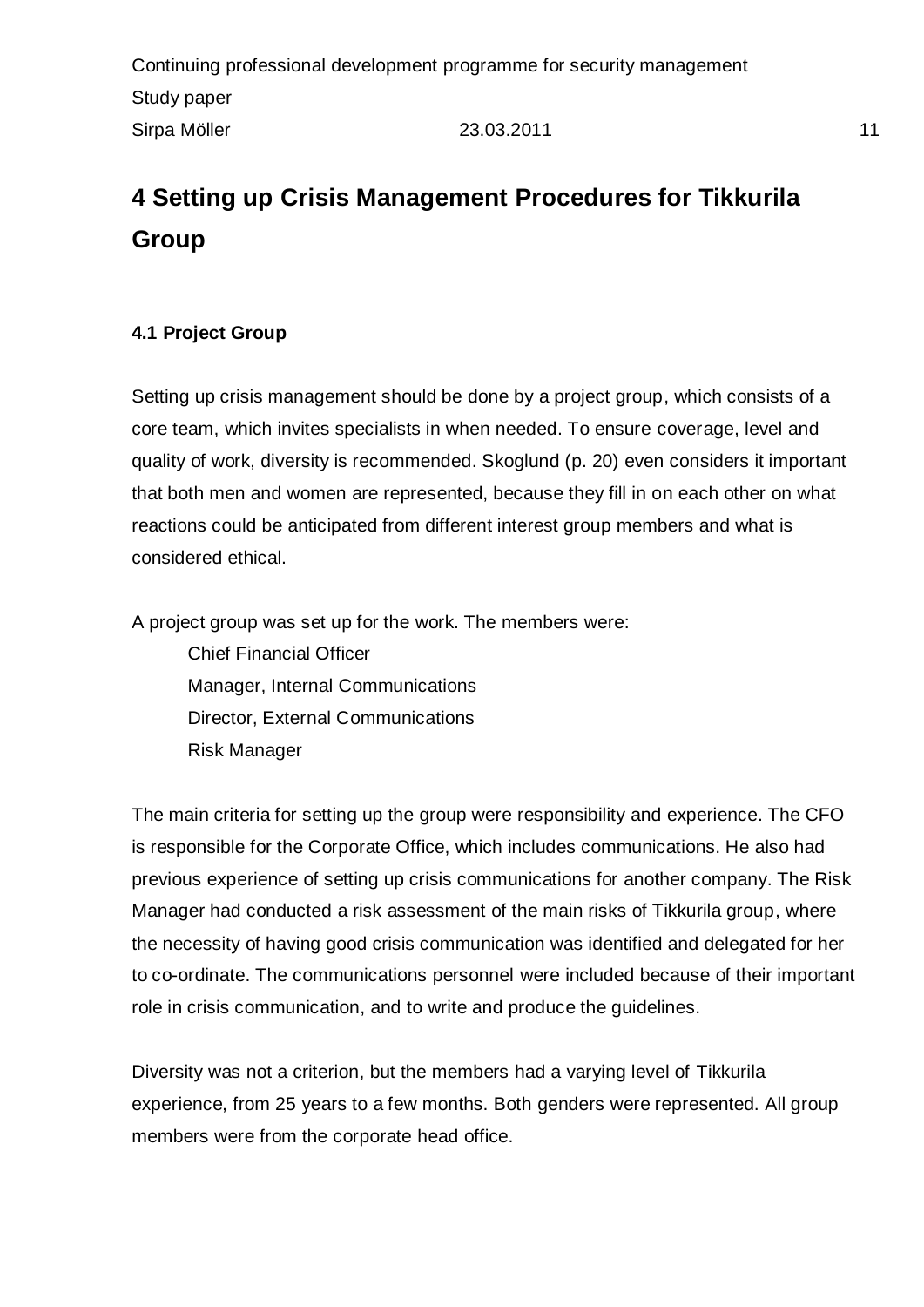### <span id="page-11-0"></span>**4.2 Work Process**

Ideally, setting up crisis management has five process stages: (Skoglund, 20)

- 1. Identification of risks and threats
- 2. Consequence analyses of the risks and threats
- 3. Strategy, resources and organization
- 4. Implementation training
- 5. Continual follow-up and learning process

In practice, the work did not progress in this order. Rather, the stages were:

1. Find a good example of a crisis plan/manual and use it as a basis for creating a similar document for your own company.

2. Take into account the previously identified risks and threats. These appeared to well understood by the project group.

- 3. Define the persons involved and create a communications list or diagram.
- 4. Create the plan, get comments from all necessary people and organs (people mentioned in the plan, risk management steering group, audit committee, management team), get approval and publish the plan
- 5. Create procedures for identified scenarios and other more detailed instructions
- 6. Implementation: training, rehearsing

7. Follow-up

The work was started in May 2010 and the draft was ready for commenting in July. Comments were asked from crisis team members, top management, business unit managers, process managers, communications, personnel managers, site managers and HSE & security personnel. Some changes were made after comments.

The publishing was planned for November, trainings for January.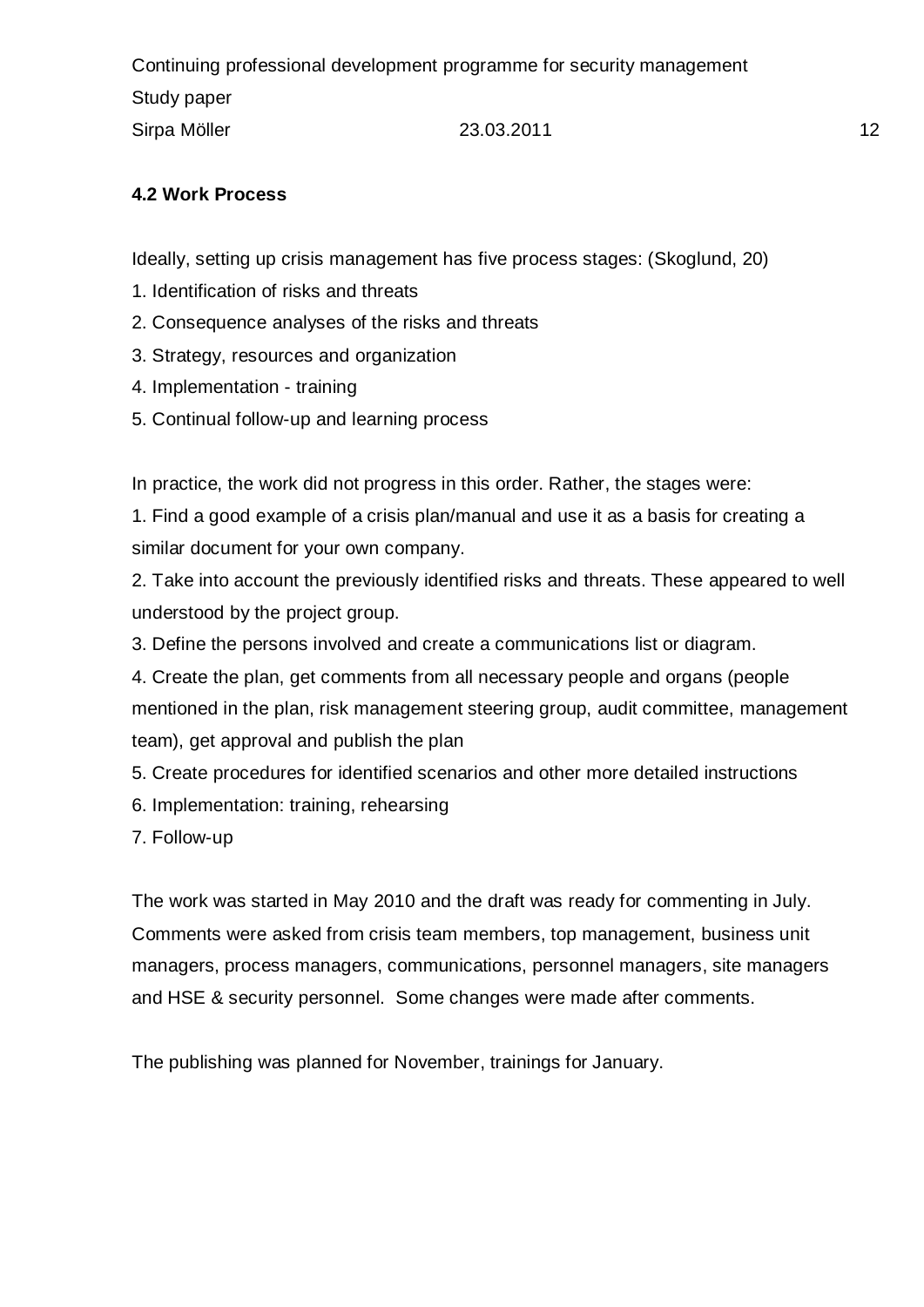### <span id="page-12-0"></span>**4.3 Questions / Decisions during the Process:**

The first question was, whether we are making a crisis management manual or a crisis communication manual. The project team decided on emphasizing the communication part, due to the following reasons:

- all sites already have emergency preparedness and rescue plans for the events of fire, accidents, chemical leaks and other physical events, which can easily be identified as crises
- other crises are more difficult to detect, understand or handle and here the difficulty is particularly in communication: who should be informed, when, by whom and how

It is easy to make a crisis plan. It is also straightforward follow it when it is known, that there is a crisis. The difficult and most important question is **how to make sure the personnel can identify a crisis at an early stage**. All crisis communication plans include a definition and examples of crises, to help to identify a crisis when it is at hand or just starting to develop. There is long experience of reporting HSE (Health, Safety, Environment) related incidents, but not much about reputation issues. It was realized that crises are definitely not understood in the same way in the Group, so special attention had to be given to this issue. To help identification, examples of possible crises were written in the manual.

Another important question was how to handle **sensitive crises**, like frauds or other crime committed by own personnel, or a threatening situation to a member of the personnel.

In sensitive crises, it will be decided case by case, when and how to go public. There have been some cases of persons who have been caught for a fraud, and they have been dismissed immediately. In these cases only the local personnel and top management have been informed.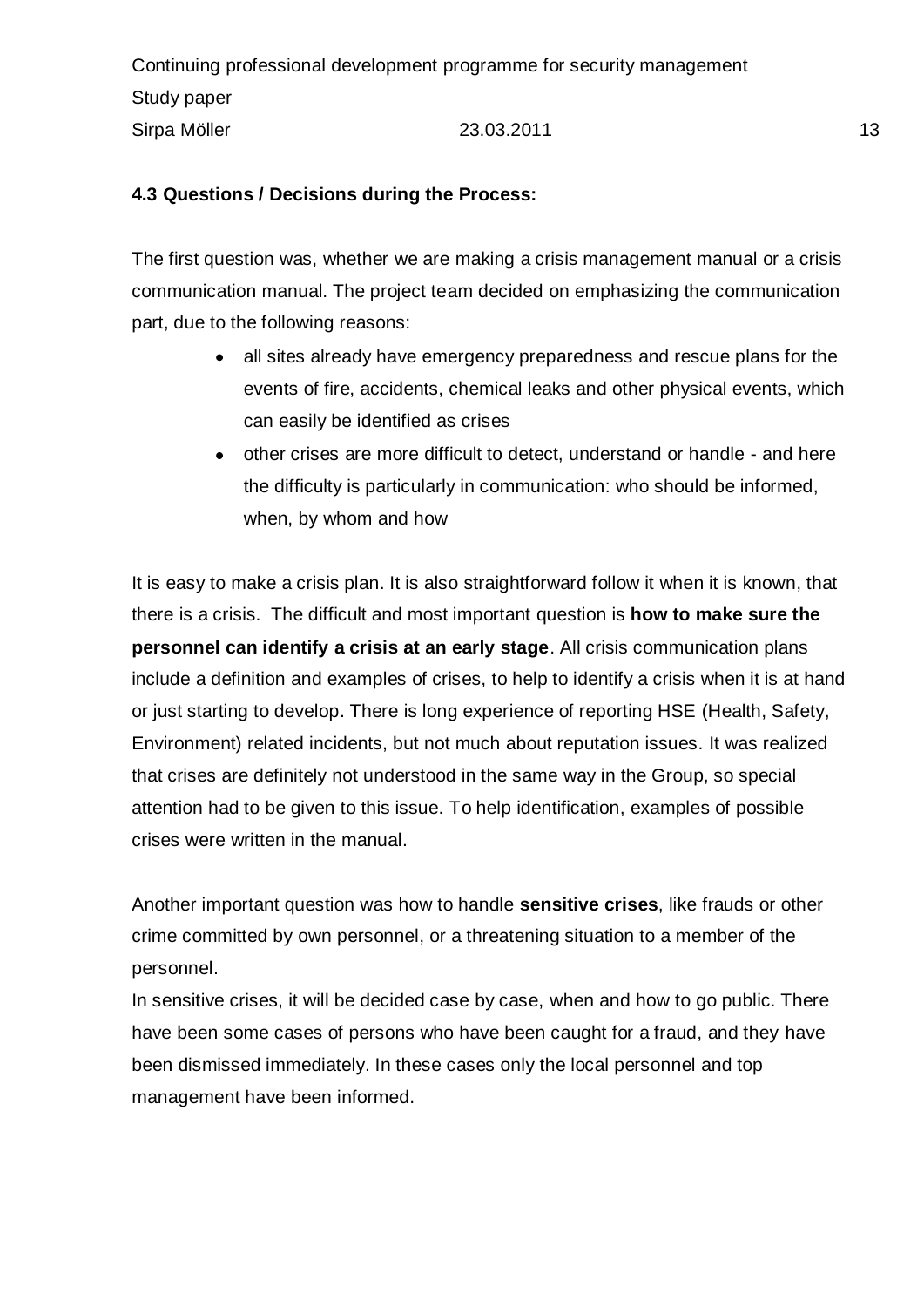Usually crisis management manuals include detailed plans for chosen crisis scenarios. It was discussed, whether a group level manual should include such scenarios. The project group decided to require that certain scenarios are included in the local crisis manuals (e.g. fire, major accident), and not in the group manual. On group level, the necessary instructions would be designed in the training phase, which would be led by an external trainer.

### <span id="page-13-0"></span>**4.4 Cultural differences**

In designing the manual, culture differences inside the group presented challenges:

### East/West:

Generally, the East European culture is such that crises are kept secret, if possible. There are several reasons to this: the culture of finding the guilty one, punishment, excessive bureaucracy in case of an accident and corruption. In the other extreme, in Sweden, the communication is very open. It was recognized that there is a need for a change in organizational culture. All employees must be encouraged to report to the management any activity that could damage the reputation or cause an accident or other hazard. If the company´s own management does not know the truth about a crisis, it could lead to a quick worsening of the situation. To make reporting about these cases easier, two email addresses were set up:

- one email address for crises, this goes to the crisis core team
- another for code of conduct breaches, this goes to the group lawyer and audit committee

Local vs. Group:

As nearly all sites have formerly been independent, they have strong local cultures and no routines for informing the group management. They may see serving local media and other local interest groups sufficient. Also they may suffer from the "head office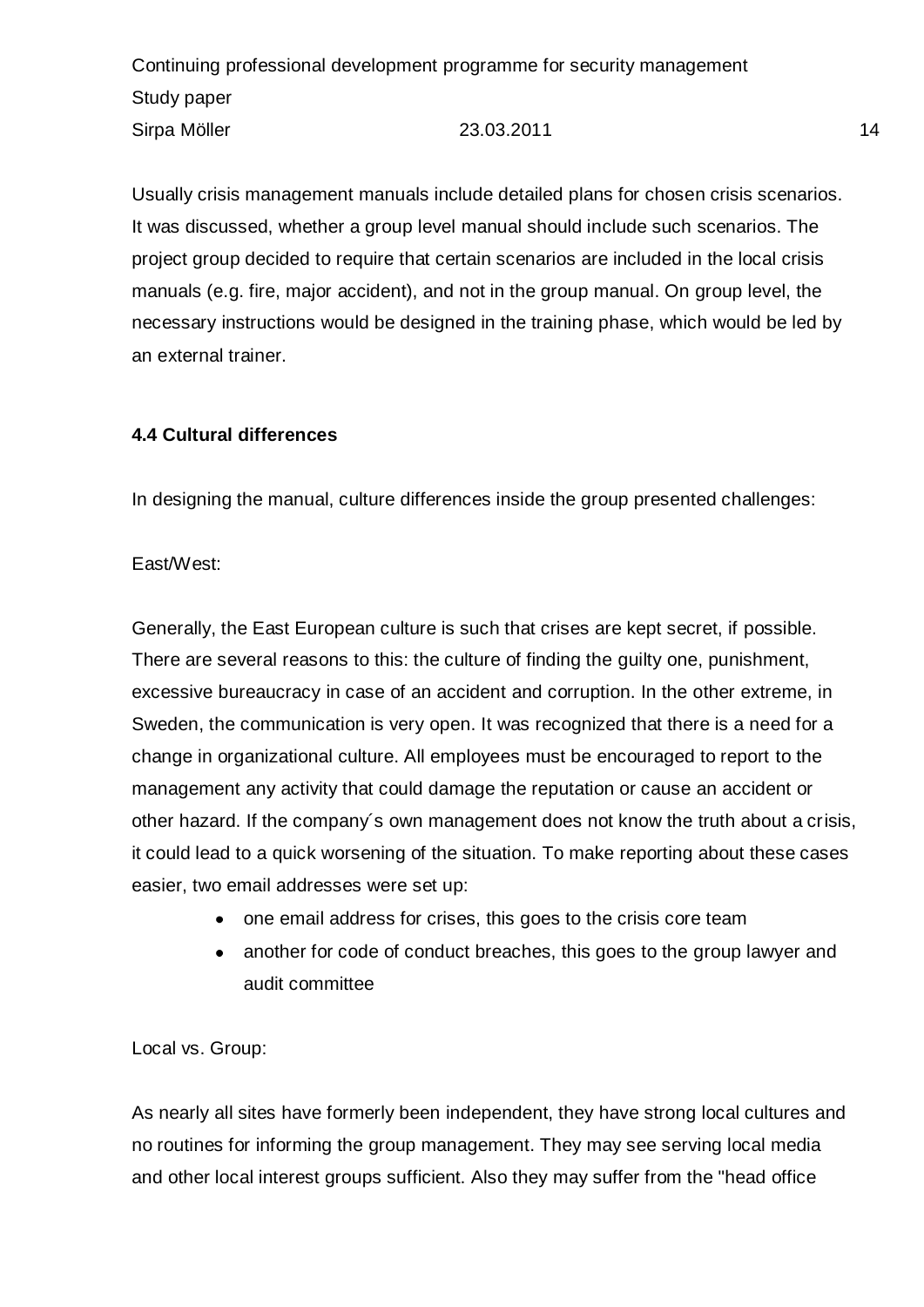syndrome", i.e. there may be reluctant to adopt instructions designed at the head office or elsewhere. This has to be taken into account by informing and involving people and asking for their comments early in the process. Everyone must understand that Tikkurila is a group and the whole group is affected by local issues anywhere. The local crisis plans must include a step of informing the group management.

On the other hand, when a crisis is on in one location, it should be handled as local as long as possible. E.g. choice of a spokesman is a strong signal of how serious the crisis is. Local spokesmen will be used whenever possible.

Private vs. listed company:

Being a listed company is new to the whole Group. (Actually, the Group has belonged to a listed company, Kemira, but little of the effects were seen at that time, since all reporting was done by Kemira.) This has brought on the disclosure requirements for listed companies. All information that may have a material effect on the value of the company must be disclosed without undue delay (Finnish Securities Market Act 1989/495).

### <span id="page-14-0"></span>**4.5 Tikkurila Solutions for the Basic Elements of Crisis Management.**

#### 4.5.1 Warning / follow-up processes

Tikkurila follows up the media through a media monitoring service, provided by Cision, and by Business Intelligence portal by Global Intelligence Alliance.

The media monitoring service looks for the word Tikkurila and other agreed keywords in articles. Cision's personnel read the articles, stamp them with attributes (e.g. positive/neutral/negative) and lift them onto the intranet front page for Tikkurila personnel to read. The Business Intelligence portal works in a similar way, but provides news also on competitors, markets and trends.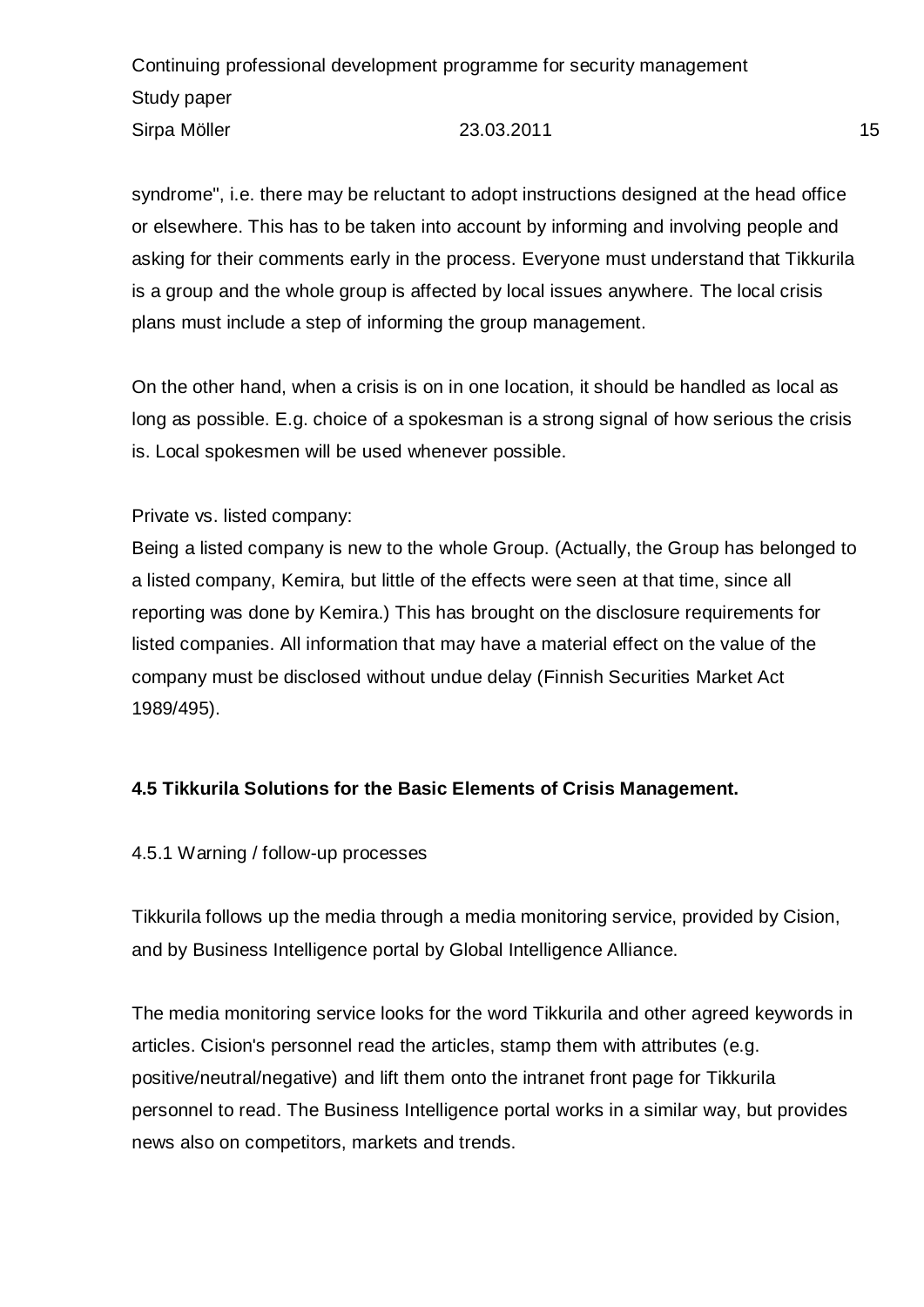Additionally, in special cases the social media is monitored manually by Tikkurila's own personnel.

To ensure social acceptance, Tikkurila has documented and published a Code of Conduct, and it is required that everyone adheres to it. The Code of Conduct is available in the intranet in English and the main languages of every country where Tikkurila operates. Training has been extensive. If someone observes a breach, they may report through their line management, or if that is a problem, through an email address, which goes to the company lawyer and audit committee.

Much of the warnings come directly from personnel through the line management. E.g. quality complaints, neighbor concerns, production upsets, delivery problems, accidents, incidents, audit non-conformances and such have their own procedures. These should cover much of the events, which can occur or develop quickly. Slow events may be more difficult to capture.

Sometimes early warnings come directly from external sources, like financial auditors, authorities, branch organizations, trade unions or competitors. Having good contacts and relations to these enables getting information early.

4.5.2 Competent crisis team

The Group Crisis Team was determined on the basis of responsibilities. The following people were named:

Core team:

CEO, head of crisis team Chief Financial Officer, crisis team coordinator Group Vice President, Communications & IR, crisis team coordinator Other members called in if needed: Group Vice President, Human Resources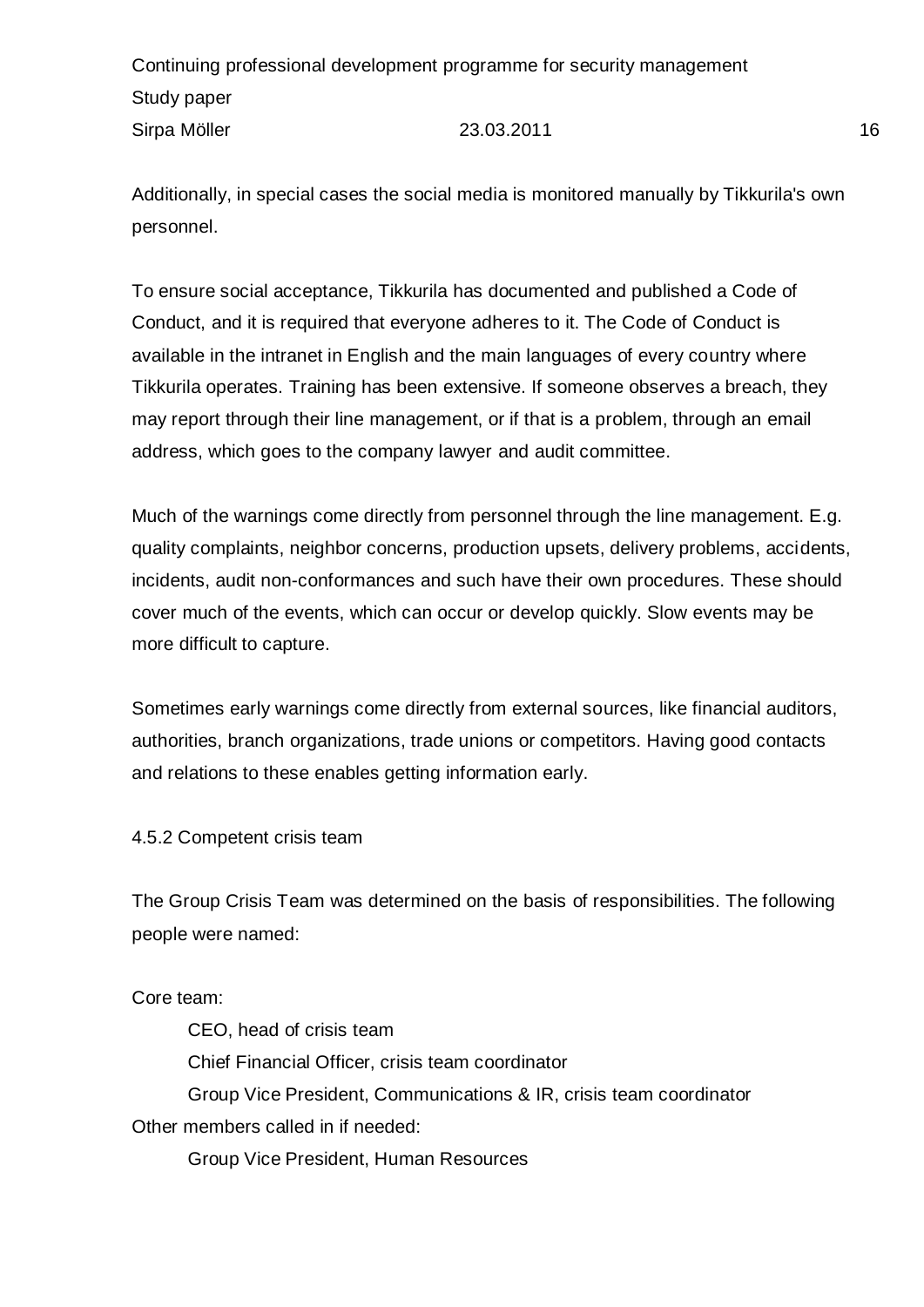Risk Manager Group Vice President Supply Chain Management Group Vice President, Group Marketing & Brand Group Vice President, Legal, internal advisor

In addition, internal and external specialists are consulted or involved as needed.

4.5.3 Procedures and tools

The Crisis Management Manual contents are described briefly in the following.

#### *1. INTRODUCTION*

- includes motivation, objectives and requirements for crisis management

#### *2. PRINCIPLES OF CRISIS MANAGEMENT*

- defines crisis

- stresses the importance of identifying risks and planning pre-emptive measures

- lays down the principles of crisis communication: quick, open, honest, proactive, relevant and consistent

#### *3. IDENTIFICATION OF CRISIS*

- divides the different types of crisis by group vs. lower level, and major vs. minor, giving examples

#### *4. CRISIS ORGANIZATION*

- defines the group-level crisis team
- gives a contact chart on who should contact whom
- *5. ROLES AND RESPONSIBILITIES OF CRISIS TEAMS 5.1. Before the crisis – preparing for the crisis*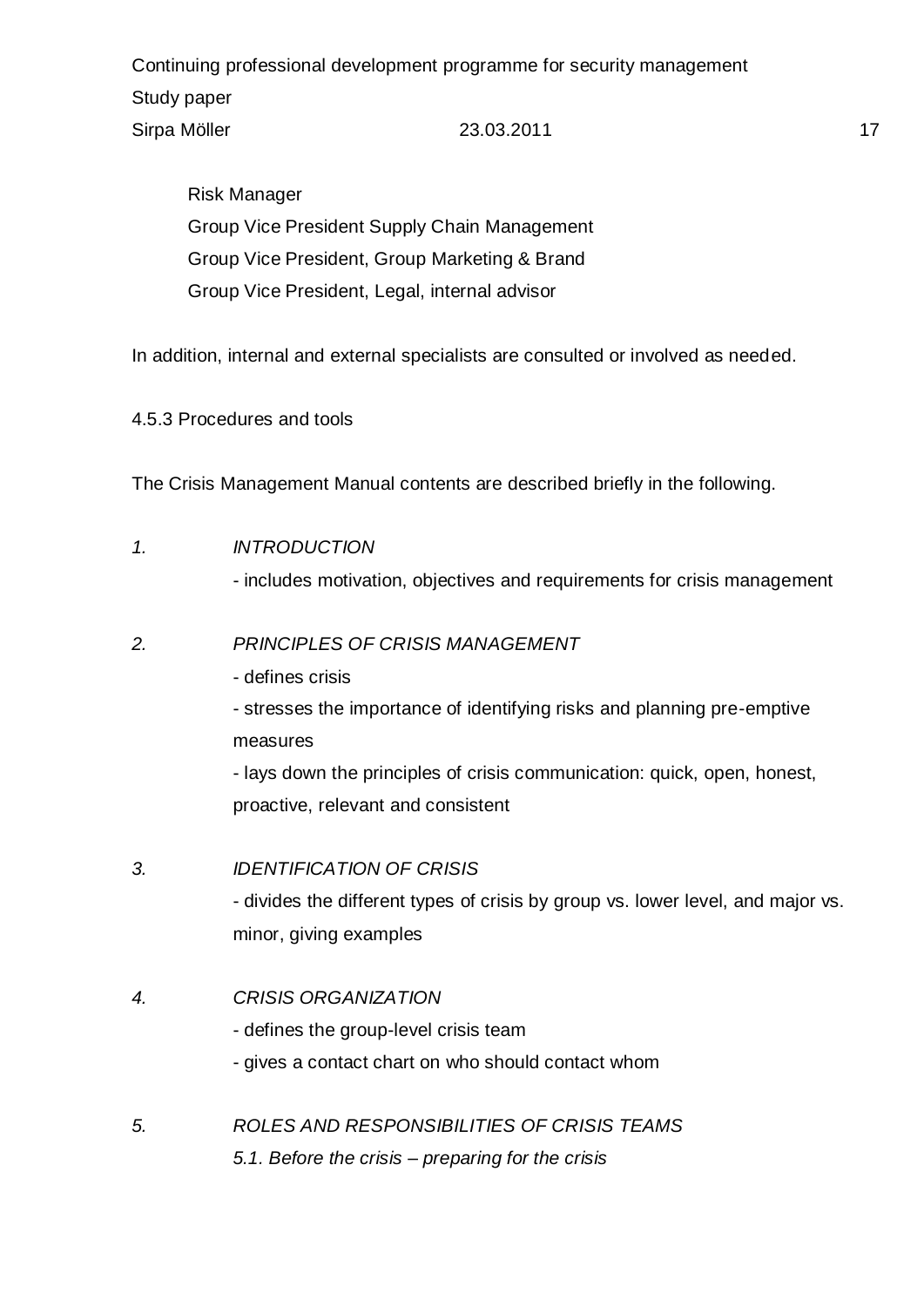- describes how to prepare in advance for a crisis

- describes how to monitor issues and to handle them while they are still small

*5.2. When the crisis is on – managing the crisis*

- describes the communication, logging and follow-up activities during the crisis

*5.3. When the crisis is over – lessons learnt* - describes the analysis, reporting and corrective actions after a crisis

# *6. GUIDELINES*

### *6.1. Crisis communications with target groups*

- describes collecting facts, identifying target groups, writing key messages, identifying spokespersons, choosing the channels and working with media

*6.2. Guidelines for spokespersons*

- gives tips for the spokespersons.

# *6.3. Guidelines for employees*

- gives general instructions on how to inform about an encountered or assumed crisis situation and what to do when in danger

The Crisis Communication Manual is a group level guide. It is aimed to enable Tikkurila to deal promptly and respond effectively to group-level crisis events and to local events with the potential to develop into group-level issues. As the manual is targeted to managers and communication personnel, very little instructions for employees were included. These will have to be a part of the local plans, in local languages.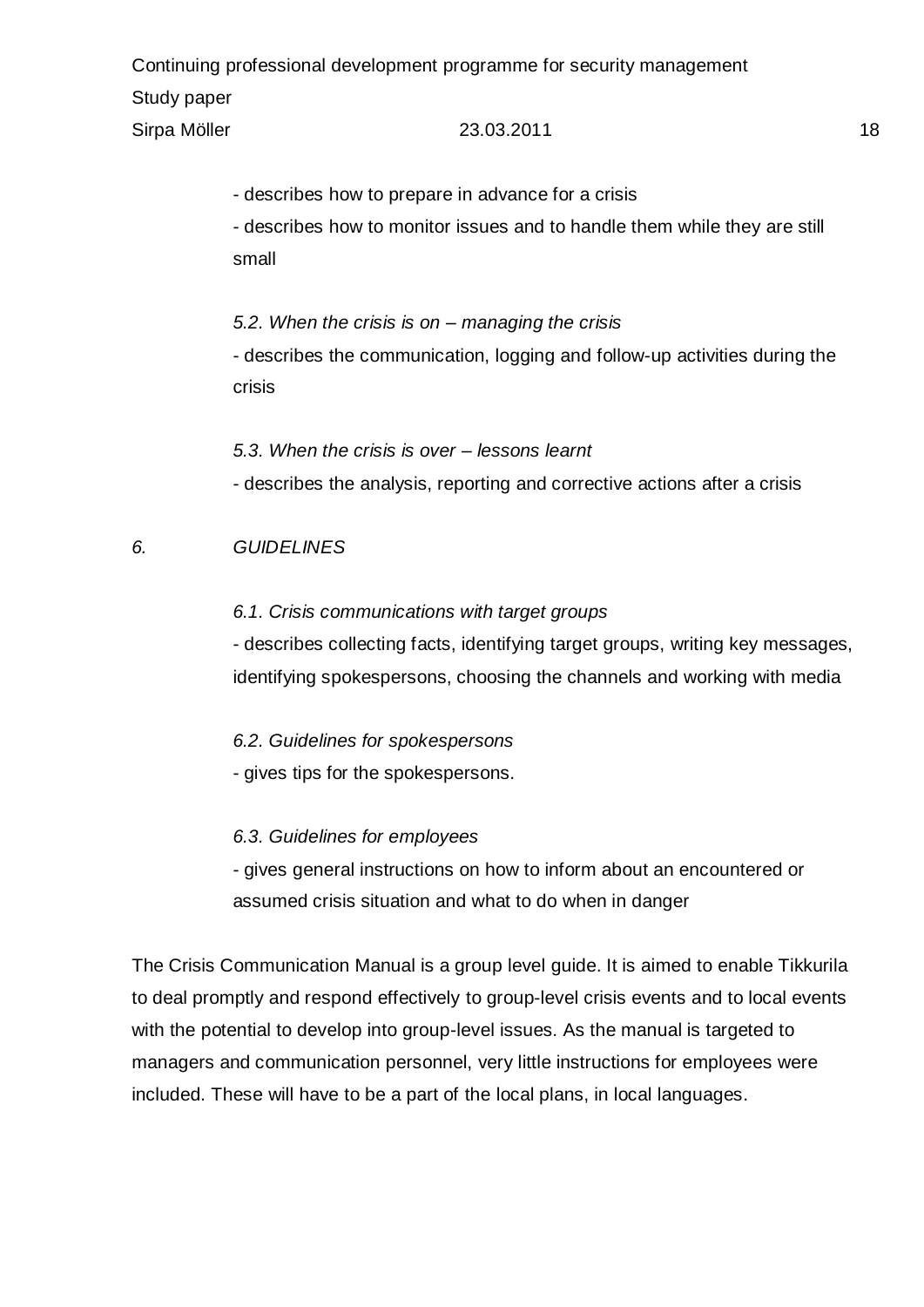At Tikkurila, the Swedish and Finnish sites already had a crisis communication plan. It was recognized that local plans are necessary and cannot be replaced by a group level plan. Local authorities and media may have to be informed, and people need instructions in their own languages. The main change to local plans was to introduce a step for **informing the group crisis team**.

Sites without a crisis plan were obligated to make one.

Procedures for identified crisis scenarios were planned to be developed after the manual. Certain concrete items will be agreed or acquired: a meeting place for the crisis team, spare mobile phones with prepaid cards and folders with paper prints of all instructions in case the internet is down during the crisis.

4.5.4 Knowing the stakeholders

In the crisis management manual, pre-crisis actions are e.g.:

- Keep up relations to different stakeholders and update information regularly
- Create media contacts, update and strengthen them in normal day-to-day situations
- Prepare and update group-level and local basic crisis communication packages (models, holding statements, "desk-top statements" etc.)
- Prepare a comprehensive list of internal and external target groups with immediate need of information.

The stakeholders are listed as follows:

Internal

- Crisis team(s)
- Top and local management
- Employees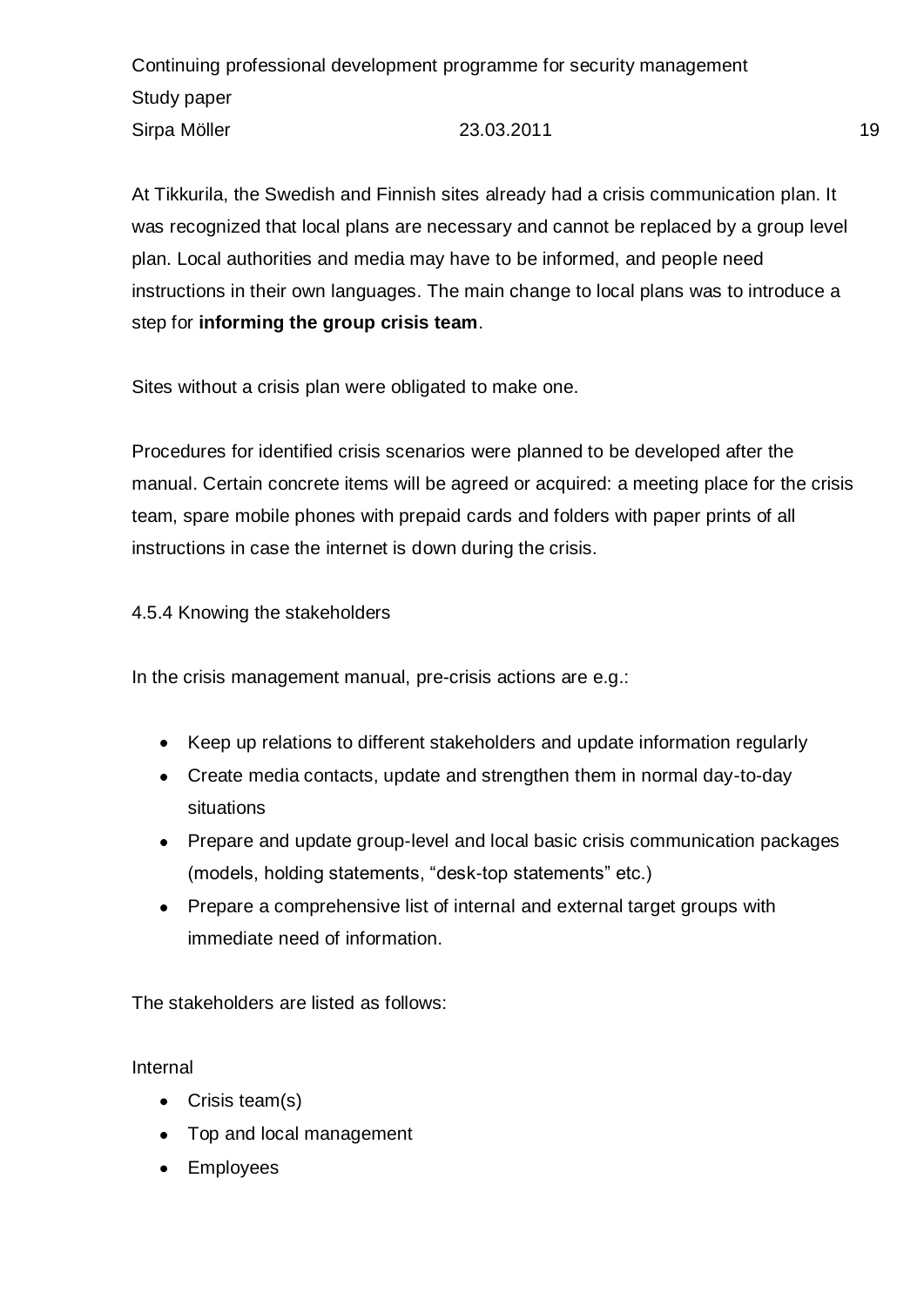• Persons responsible for communications

### External

- Officials (police, fire department)
- Families
- Media (national, regional, local)
- Stock exchanges (shareholders, investors)
- Customers, subcontractors and other partners
- Other interest groups (inhabitants, neighboring properties, parties suffering direct damage, like owners of land or property etc.)
- Insurance companies
- Public audience

Different target groups should be handled separately. Decision what to communicate, to whom and in what order is always made case by case depending on the crisis situation.

4.5.5 Rehearsing, simulation

See next chapter "Implementation plan".

# <span id="page-19-0"></span>**5 Implementation plan**

# <span id="page-19-1"></span>**5.1 Implementation of the Crisis Management Manual and Guidelines**

The implementation included publishing the Crisis Management Manual in the intranet, and puffing it with a group level campaign. The campaign includes:

- publishing news about the manual in the intranet
- publishing a presentation, which can be used in company meetings
- sending direct emails to everyone involved in the commenting stage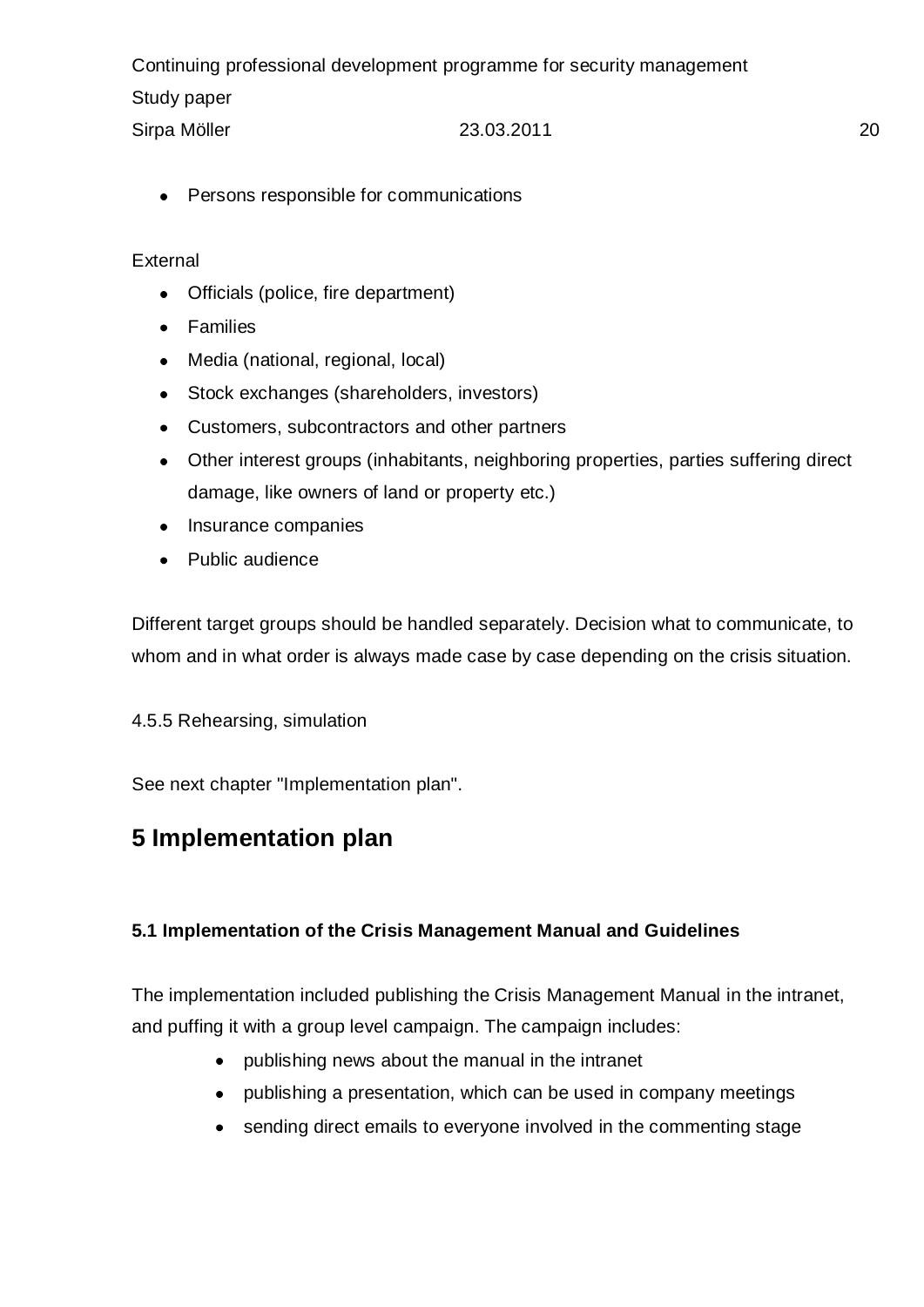- presenting the key points in the management team, business unit meetings and supply chain meetings
- training and rehearsing (see next chapter)

The time of publishing had to be carefully considered, since there were numerous new policies, procedures and guidelines being published with short intervals. People were suffering from too much information. Also, there were other duties, like the quarterly reporting. The publication was set to be after the Q3 reporting in late October, and commenting time was given to mid-November. In December, training invitations were sent out for the trainings in January.

# <span id="page-20-0"></span>**5.2 Training**

The training plan was as follows:

1. Crisis management briefing for Communications & HSE network: in small groups (per business unit) by video conference. Trainers: risk manager and communications manager.

> The briefings were held in English and they took a good hour each. The local personnel were assigned the task of making local crisis management instructions, if they had none. Group communications promised assistance in the form of examples and templates.

2. Group-level kick-off: face-to-face training for key persons (top management and group-level crisis team, spokespersons). Trainers: external trainer.

> As this training was given at the headquarters in Vantaa, the Vantaa communications and HSE personnel were invited as well. The training took three hours, and the feedback was very good.

3. Media training for spokespersons by external trainer.

Not yet carried out at the time of writing.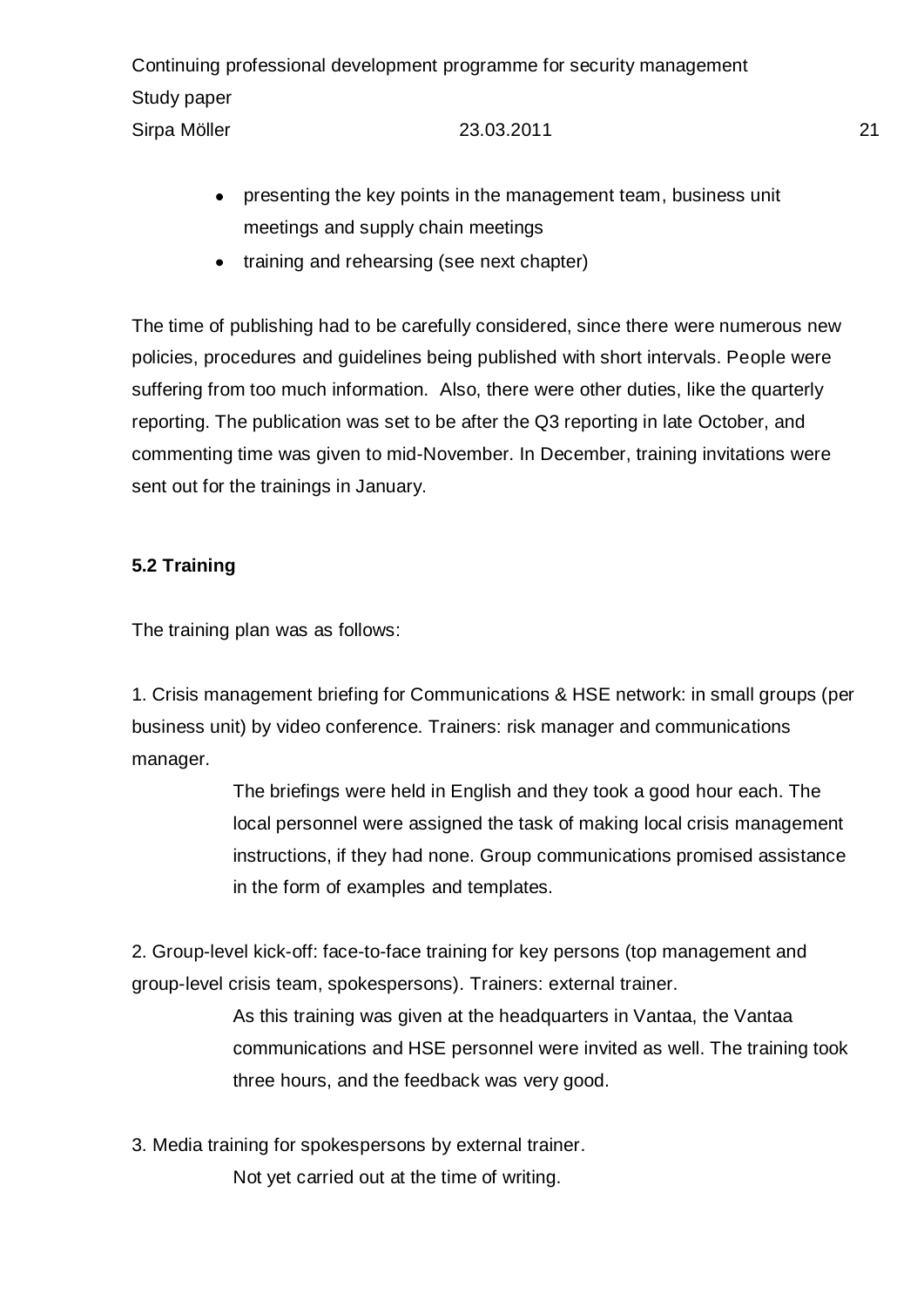4. Group-level rehearsals of chosen scenarios, which escalate during the training. External trainer.

Not yet carried out at the time of writing.

After the implementation is over, a plan will be made for maintaining the preparedness. This will take into account the target groups, training and rehearsing intervals and contents.

# <span id="page-21-0"></span>**5.3 Local Crisis Management Guidelines**

Group communications support making local crisis management guidelines by setting timetable, minimum requirements and example material.

All production sites already have emergency plans for possible accidents, fires, chemical releases and other identified accident risks. Ten of the eleven production sites have a certified Quality management system according to ISO 9001, four sites have environmental system certificates (ISO 14001) and two have Occupational Health and Safety system certificates (OHSAS 18001).

Now also other sites, like warehouses, will be required to make such plans, if they don't have any.

The local crisis management guidelines must be a part of local HSEQ management system documentation, so they are subject to approval, review, updating, distribution and auditing procedures.

Local training and rehearsing plans must be made or reviewed against the revised instructions. In making these, the site size and type, as well as locally possible crisis scenarios must be taken into account.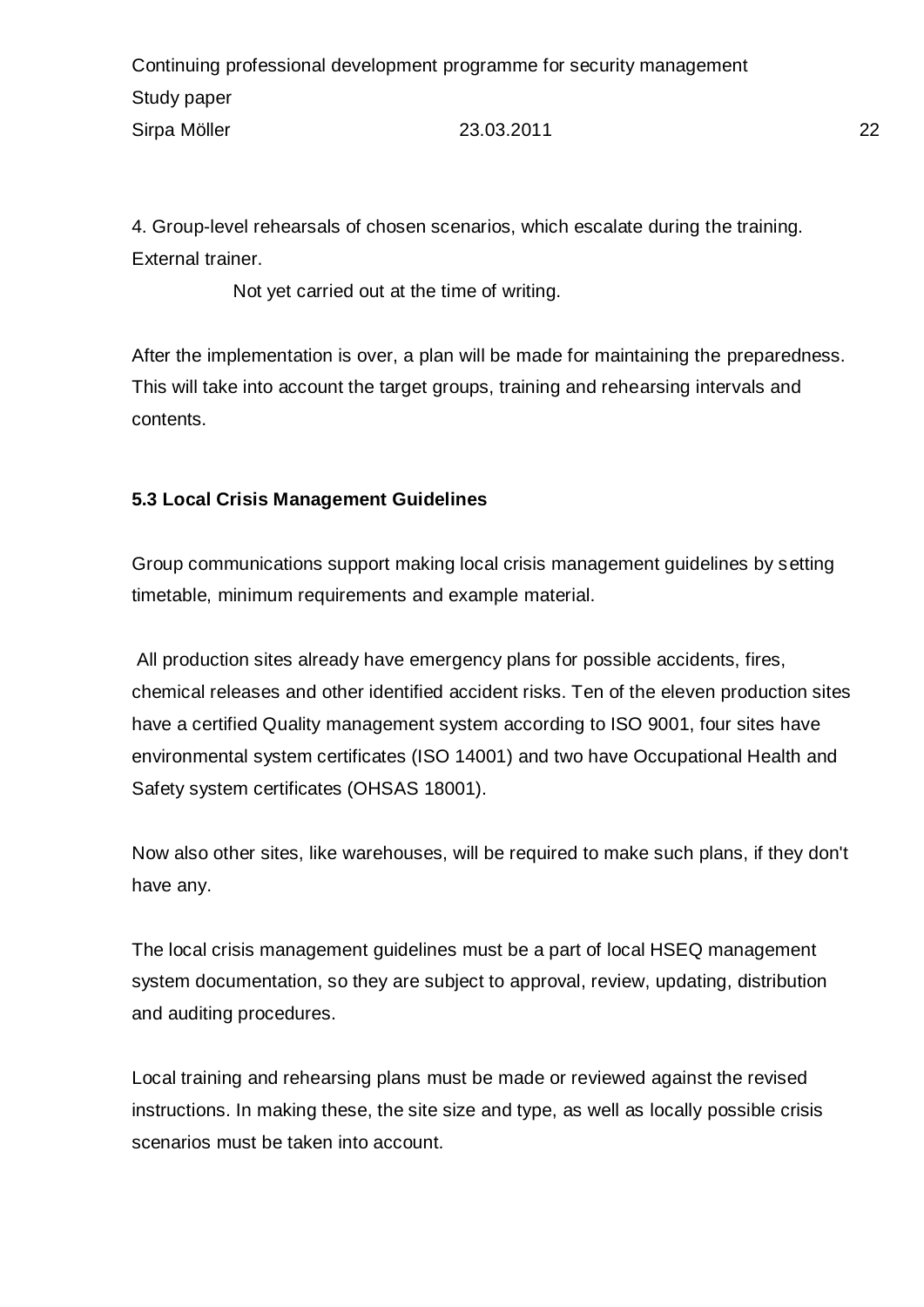The responsibility for the local crisis management guidelines lies with the local line management, but usually they will let the local HSE and communications people do the actual writing and training.

# <span id="page-22-0"></span>**5.4 Follow-up and auditing plan**

Group communications & Group HSE follow up that local crisis communication plans are done, trained and rehearsed. A time table will be made together with the local personnel, and updates on the situation will be requested regularly. Progress will be reported along with the regular risk reporting to the Audit Committee.

Group HSE audits also follow up the progress and later the maintenance of the crisis management system.

Local quality and HSE audits, both internal and external, as well as some authority inspections, will also be a part of the follow up. The findings of these audits are reported to Group HSE.

# <span id="page-22-1"></span>**6 Conclusions**

The work process produced a usable group level crisis management manual, which was focused on communication.

During the process, it became clear that culture differences inside the Group will be a challenge in both understanding crises or communicating about them. This will require a great deal of work in the form of trainings, rehearsals, monitoring the development of local instructions and audits.

It would have been interesting to observe the implementation phase further, but at the time of writing the implementation is still ongoing.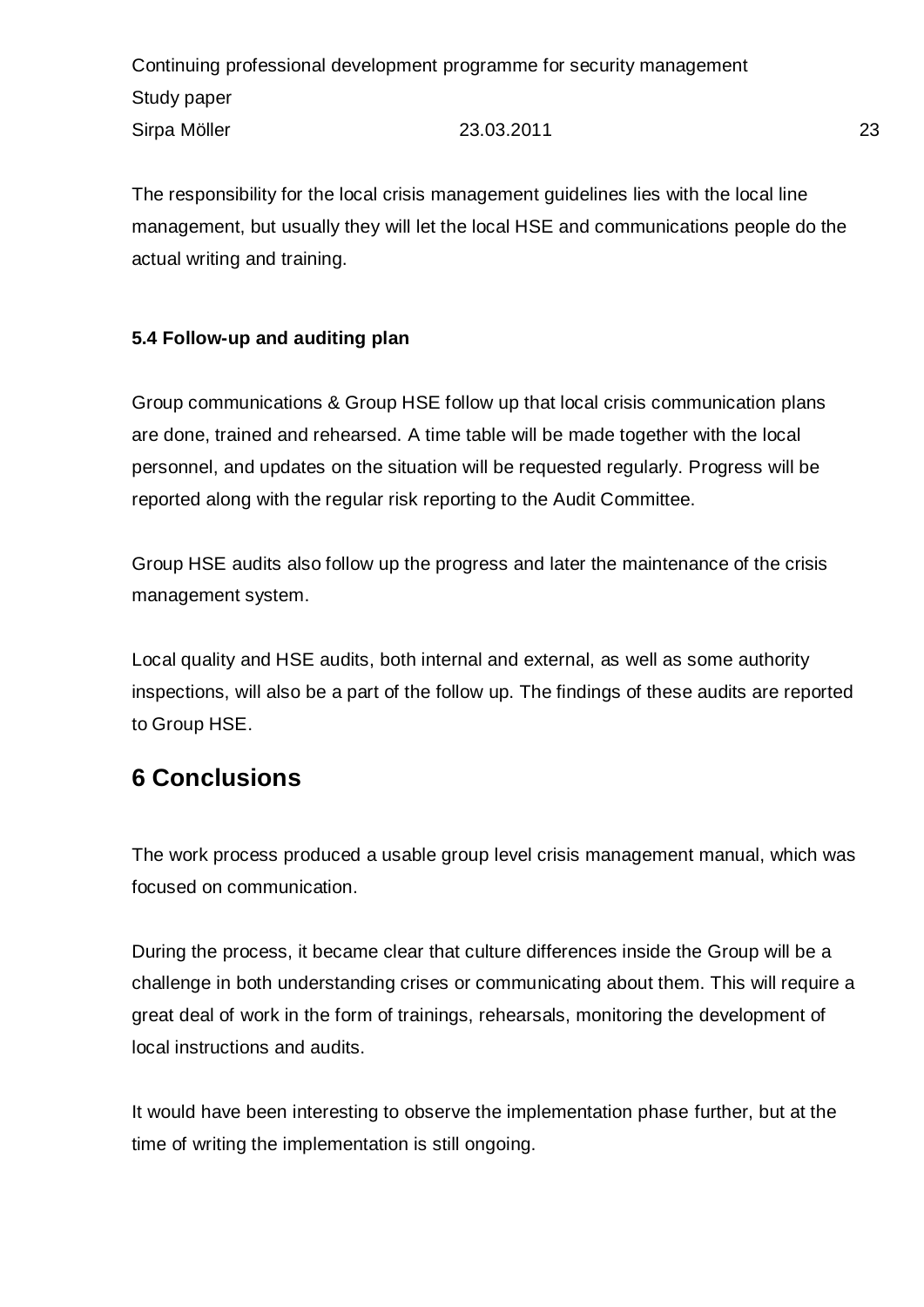# <span id="page-23-0"></span>**7 Summary**

The purpose of this work was to design crisis management procedures for Tikkurila Group, and making an implementation, follow-up and audit plan for them. Another purpose was to observe this process and reflect on how different arising questions were identified and handled.

The crisis management manual was produced by a team, using a proven model from another company as an example. In the work, the previously identified risks, Tikkurila's stakeholders, company structure, resources etc. were taken into account.

Some interesting questions came up.

There are culture differences between the different countries where the company operates. One main difference is the degree of openness. It was feared that not all beginning crises will come to the management attention timely. Therefore, a possibility to report to the crisis team by email was set up.

Another question was how to help the personnel to identify a situation, which could escalate to crisis. In the manual and the accompanying training material, a great deal of attention was given to identifying such issues. HSE issues were familiar to the employees, but brand protection is newer thinking. Here the Code of Conduct and the absolute requirement to adhere to it is the starting point.

At the time of writing, the crisis management manual is in the implementation phase. It would have been interesting to be able to report how the manual helped in the exercises. The author will observe the process closely and adapt possible improvement suggestions timely.

It remains to be seen, how the procedures work in a true situation. However, there is good reason to expect that it will help very much compared to not having one. Also, it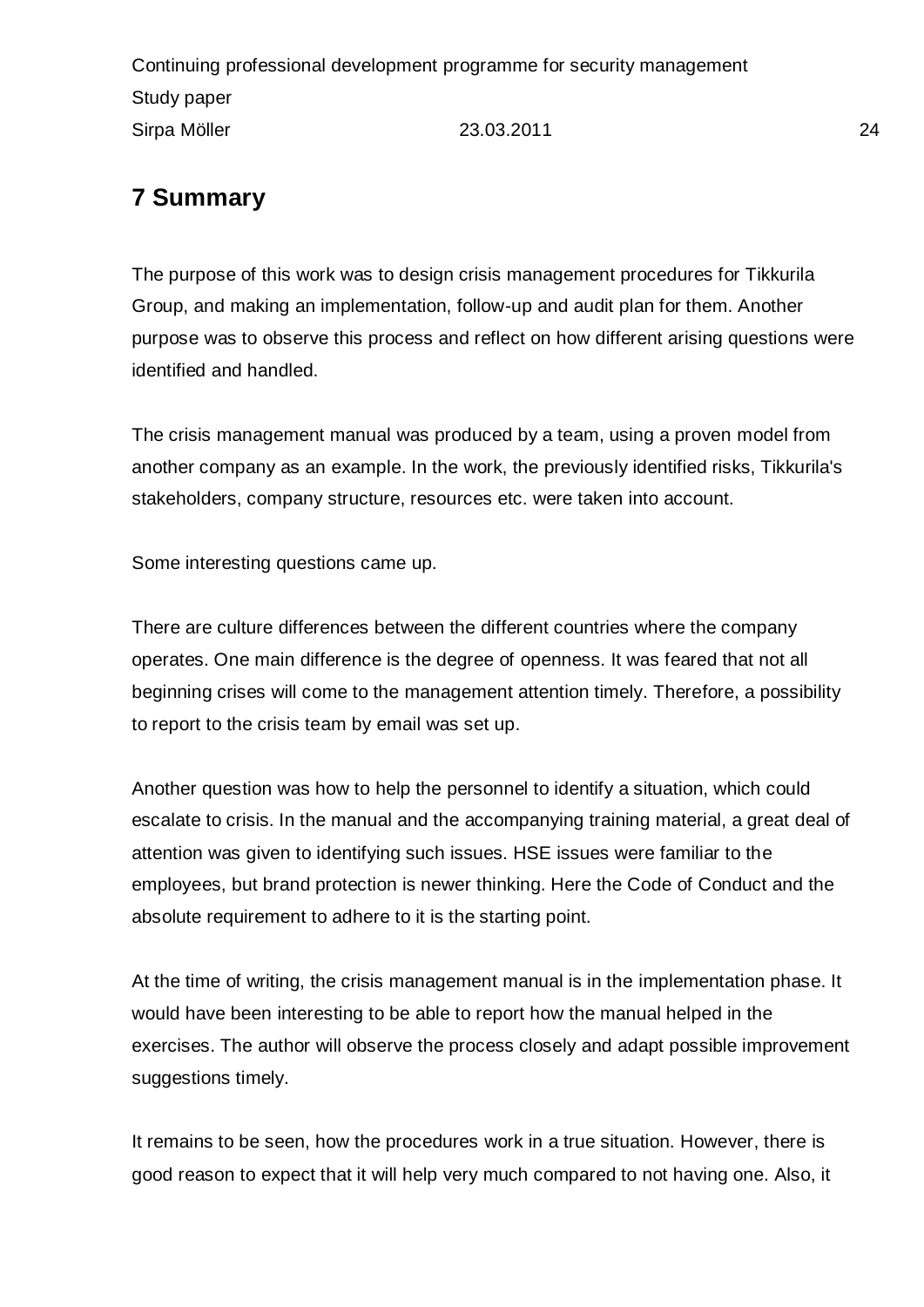was designed according to the principles of good crisis management, available from literature and examples from other companies. The ultimate goal of having a crisis management manual is never having to use it.

# <span id="page-24-0"></span>**8 Literature and Source Material**

Aaltonen, Susanna, Vice President, Communications, Tikkurila Group: interview 19th Nov. 2010

Matti Karhu, Arto Henriksson: Skandaalit & Katastofit Käytännön Kriisiviestintäopas, Infor Oy 2008

Matti Karhu, Arto Henriksson: Kriisit ja viestintä, Infor Oy 2002

Thomas Skoglund: Krishantering, Om ledarskap och kommunikation, Ekerlids förlag 2002

Juha Leppänen: Yritysturvallisuus käytännössä, Turvallisuusjohtamisen portfolio, Talentum 2006

Janine L. Reid: Crisis Management, Johd Wiley & Sons 2000

VTT: Riskienhallinnan kenttä 2004/Mikkonen (slide from presentation PK-yritysten riskienhallinta Yritysturvallisuusseminaari 5.11.2004) taken from internet 24.6.2010 at tekniikka.ncp.fi/turvallisuustekniikka/seminaarit/pkrh.pdf

Waittinen, Matti: Training material on the course Safety Management, part 2.4, 2010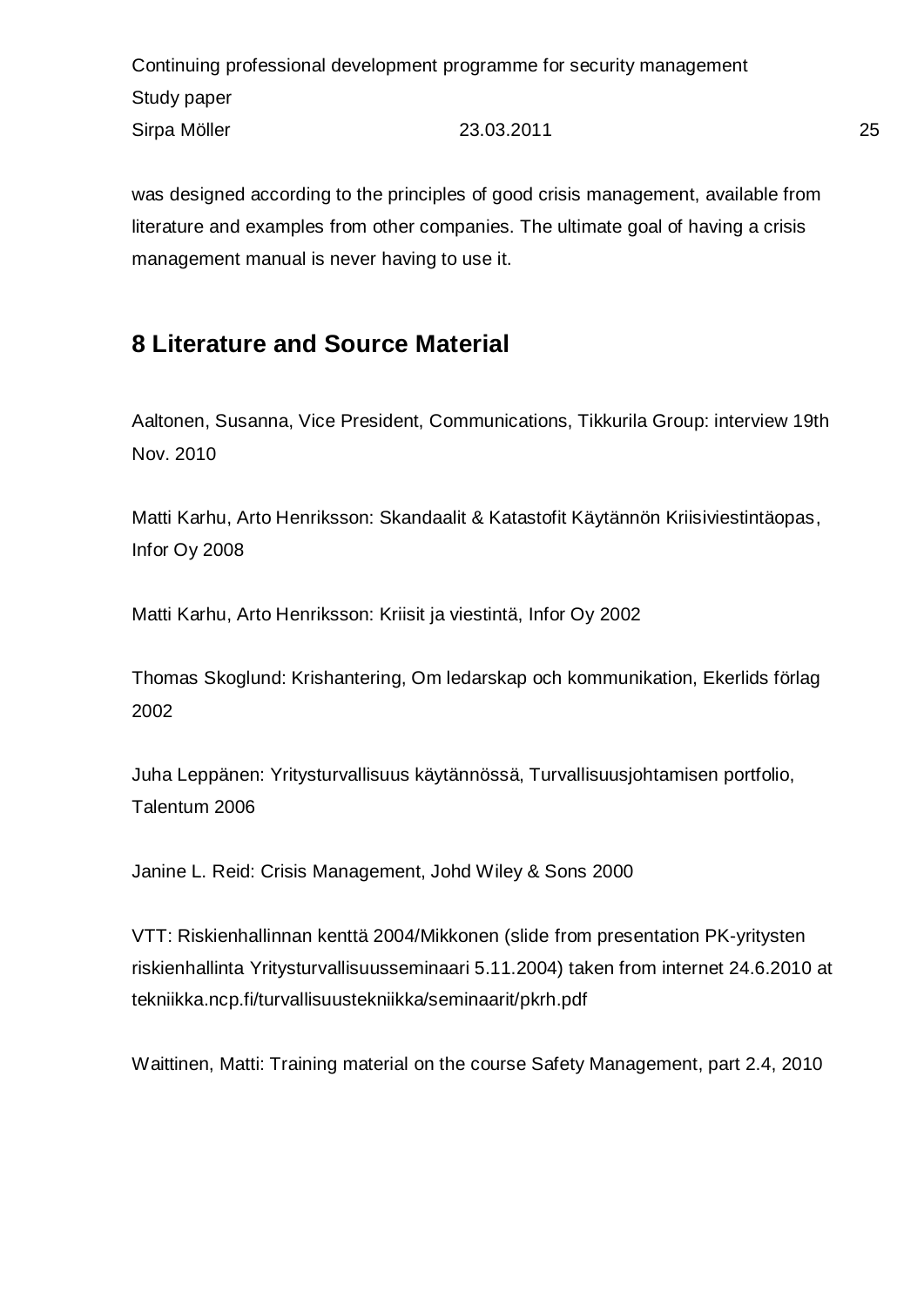# <span id="page-25-0"></span>**Attachments**

Appendix 1. Description of Tikkurila Group Appendix 2. Crisis Definitions and Different Types of Crises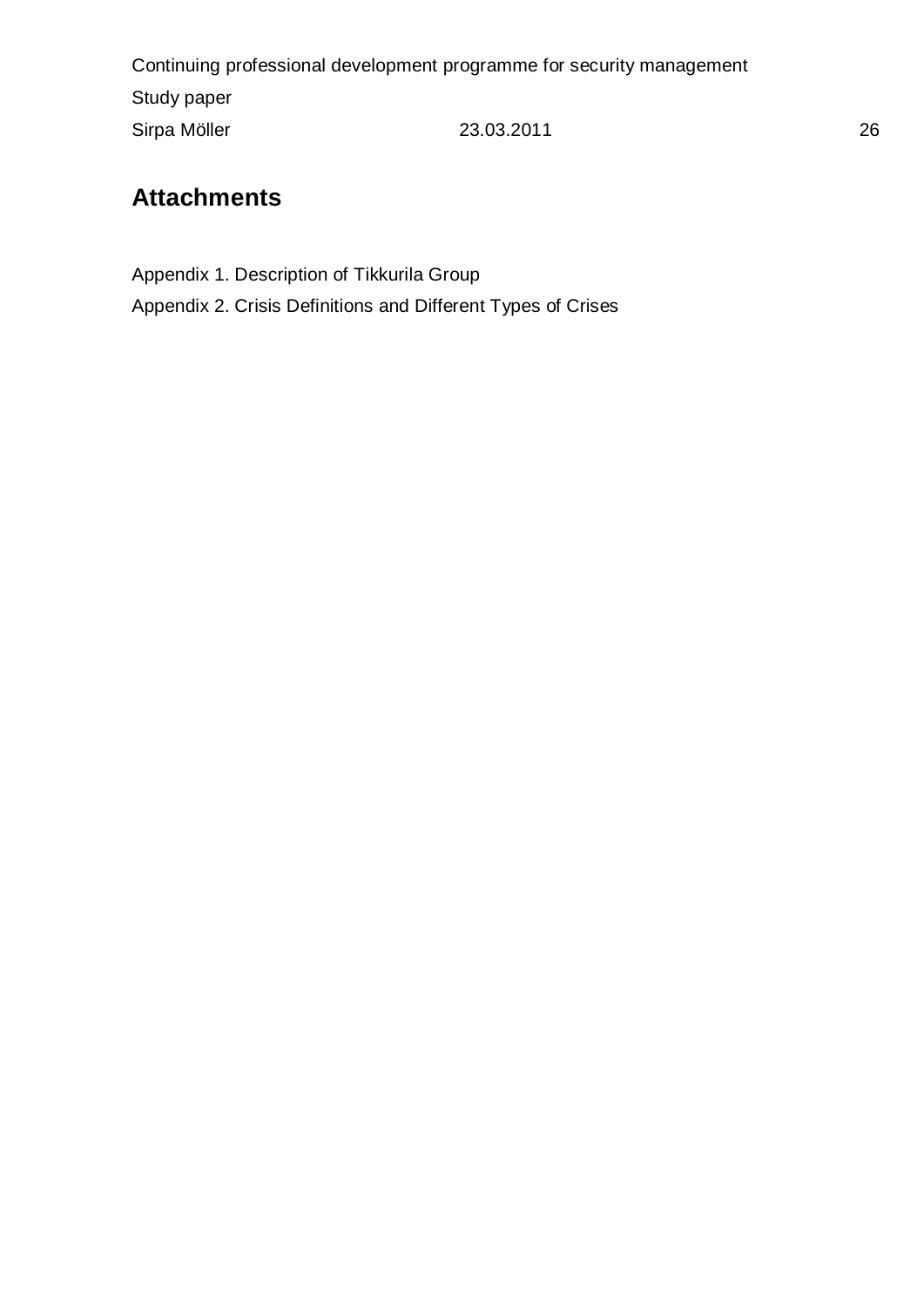# <span id="page-26-0"></span>**Appendix 1. Description of Tikkurila Group**

### **General**

Tikkurila Oy was established on 14 August 1862 on the bank of the river Keravanjoki, in Vantaa, Finland. In the beginning it was a small oil press, manufacturing linseed oil and varnishes for painters' needs. Through acquisitions and growth it has become an international company for manufacture and marketing of paint. Tikkurila Oyj is currently in the process of being listed on NASDAQ OMX Helsinki Oy.

Tikkurila is the leading paint company in Finland, Sweden and Russia, as well as one of its sector's leaders in the Baltic states. Tikkurila provides brand products to consumers, professional painters and industrial customers in approximately 40 countries. The product range includes decorative paints as well as coatings for the wood and metal industry.

In 2009 Tikkurila's revenue totaled approximately EUR 530 million and the number of personnel was in average 3,750.

### **Strategy**

According to its strategy, Tikkurila aims to be the leading paint company in the Nordic area and Eastern Europe, including Russia. From the beginning of 2010 Tikkurila has changed its organization and reporting structure to reflect the new geographic division and to improve its customer service and operational efficiency.

#### Tikkurila locations

Tikkurila has production units in 7 countries. Additionally, Tikkurila has 45 warehouses, of which 20 are greater than 1000 m2, and several sales offices. Tikkurila operates in a total of 18 countries.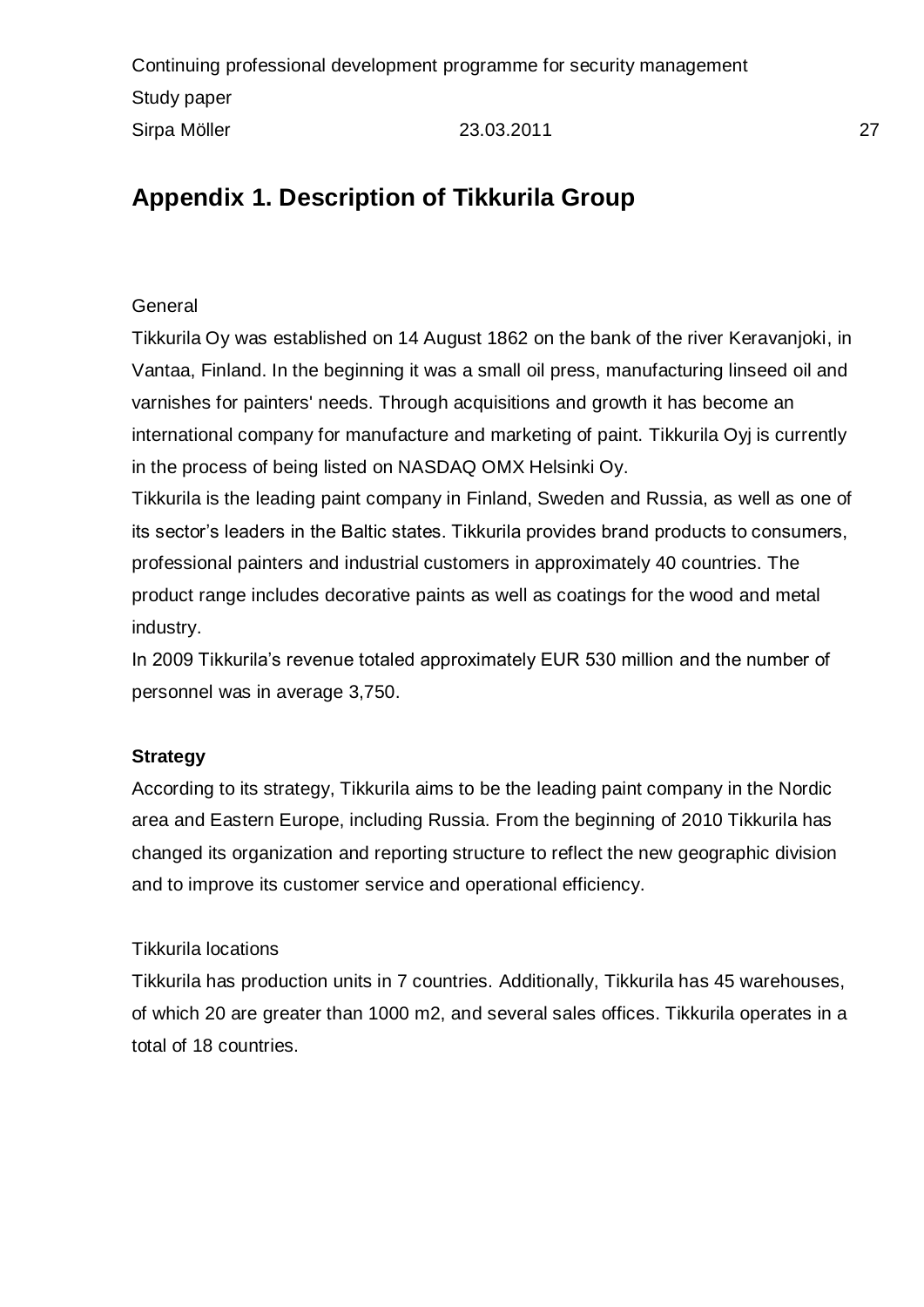

|              |  |  | Table 1. Tikkurila production units, no. of employees (2009 average) and HSEQ |  |  |
|--------------|--|--|-------------------------------------------------------------------------------|--|--|
| certificates |  |  |                                                                               |  |  |

|                |                          | Empl.    | <b>ISO</b> |       |       | <b>EMAS</b> | <b>RC</b> |
|----------------|--------------------------|----------|------------|-------|-------|-------------|-----------|
| Country        | City                     | Ave/09   | 9001       | 14001 | 18001 |             |           |
| Estonia        | Tallinn                  | 80       | X          | X     |       |             | X         |
| Finland        | Vantaa                   | 850      | X          | X     | X     | X           | X         |
| Germany        | Ansbach                  |          |            |       |       |             |           |
| Poland         | Debica                   |          | X          | X     | X     |             |           |
| Russia         | St. Petersburg           | 880      | X          |       |       |             |           |
| Russia         | St. Petersburg           | 120      | X          |       |       |             |           |
| Russia         | Staryi Oskol<br>160<br>X |          |            |       |       |             |           |
| Russia         | St. Petersburg           | 110<br>X |            |       |       |             |           |
| Russia         | St. Petersburg           | 50       | X          |       |       |             |           |
| Sweden         | Stockholm&Nykvarn        | 330      | X          | X     |       |             |           |
| <b>Ukraine</b> | Kiev                     | 120      | X          |       |       |             |           |
|                | sales & warehouses       | 600      |            |       |       |             |           |
|                | <b>Tikkurila Group</b>   | 3750     |            |       |       |             |           |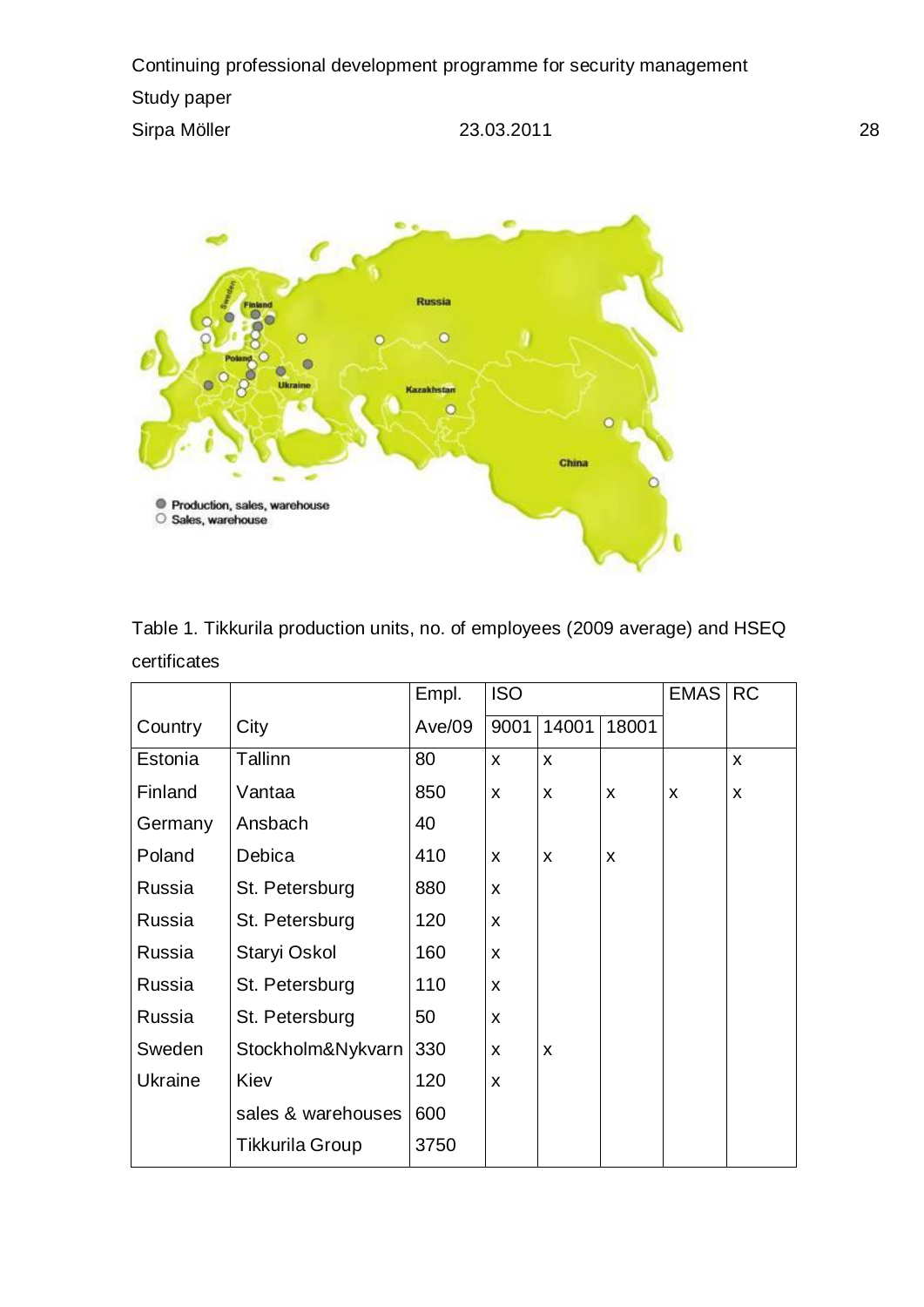### Research & Development

Tikkurila has Research and Development units in Vantaa, Stockholm, Sweden; Debica, Poland and St. Petersburg, Russia. At each production site, a site laboratory takes care of the localization of products. There are several Group-level functions at the Vantaa R&D center for coordinating research projects, for sharing special knowledge and for supporting all Tikkurila Group companies. These functions include R&D support for subsidiaries, analytical and microbiological services, product safety and information services.

### Supply chain

The Tikkurila Group's Supply Chain function is responsible for supplying products and services for the various business units in an efficient way, on agreed service level and based on commonly agreed forecasts. Supply Chain includes Global Sourcing, demand planning, production and logistics.

Tikkurila Group's logistics in brief:

Total warehouse area: 92,000 m² (12 football fields)

Storage capacity: 82,000 pallet places (99 km when put one after the other) Deliveries: 1,134 tons / day (63 full-load trucks)

Global Sourcing

Tikkurila Global Sourcing (GS) is part of the Supply Chain function. The key responsibilities of GS are material and service availability, and cost and inventory management.

The Global Sourcing is divided into teams according to raw material categories (RMC). Each RMC team has a business responsibility on the Tikkurila Group level covering all geographical areas, in which materials and services are used. RMC teams optimize Tikkurila's supplier and material portfolio from the point of view of R&D, production, logistics, marketing, sourcing and procurement, and that of the Tikkurila Group.

One of the main risks is that for some raw materials there is only one supplier. Work is ongoing to find alternative suppliers.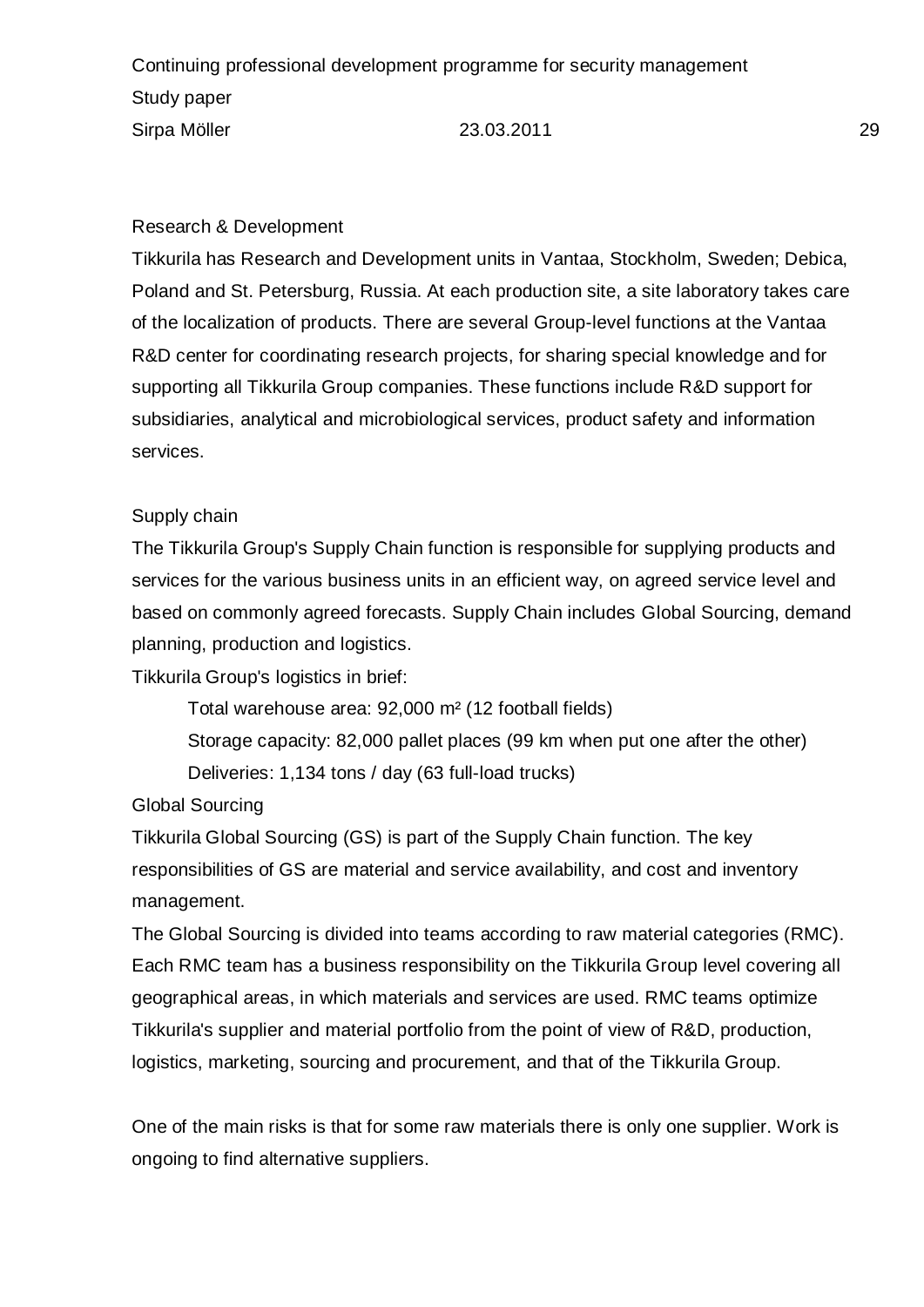**Production** 

Decorative paints are made in Finland, Sweden, Estonia, Russia, Poland, Germany and Ukraine. Industrial wood and metal coatings are produced in Finland, Poland and Russia. The production capacity is approximately 300 million liters/year. Approximately 60% of the total production and 70% of decorative paints are water-borne, the rest are solvent-borne.

Making paint is a simple process of mixing. There are no chemical reactions involved. Raw materials are added into a dissolver, where they are mixed. Some products need grinding in a bead mill. The product is moved into a finishing tank, where it is adjusted to final quality. Some products are tinted. After this, the products go to filling and packing. (See picture 1.)

All plants have raw material storage areas, production facilities (paint production, filling lines, quality control laboratory) and a warehouse for finished products. Also there are technical rooms (e.g. for building HVAC, air compressors), maintenance facilities, dressing rooms and other social facilities, and offices. Additionally the Vantaa plant has a VOC incinerator for treating of solvent emissions, a waste water treatment plant for pre-treatment of washing water from production and a solvent regenerator for cleaning of dirty washing solvent.

Two of Tikkurila's plants have a resin plant, where different kinds of resins are produced for use in Tikkurila's own paints. The resin production involves an estherification reaction, which is endothermic.

The main risks to the environment are a fire or a chemical leak. To prevent these from happening, all sites have many precautions (of varying level). The Vantaa site has a factory fire brigade.

The main risks to employees arise from handling of chemicals and manual work, additionally on the resin plants there is handling of hot product samples.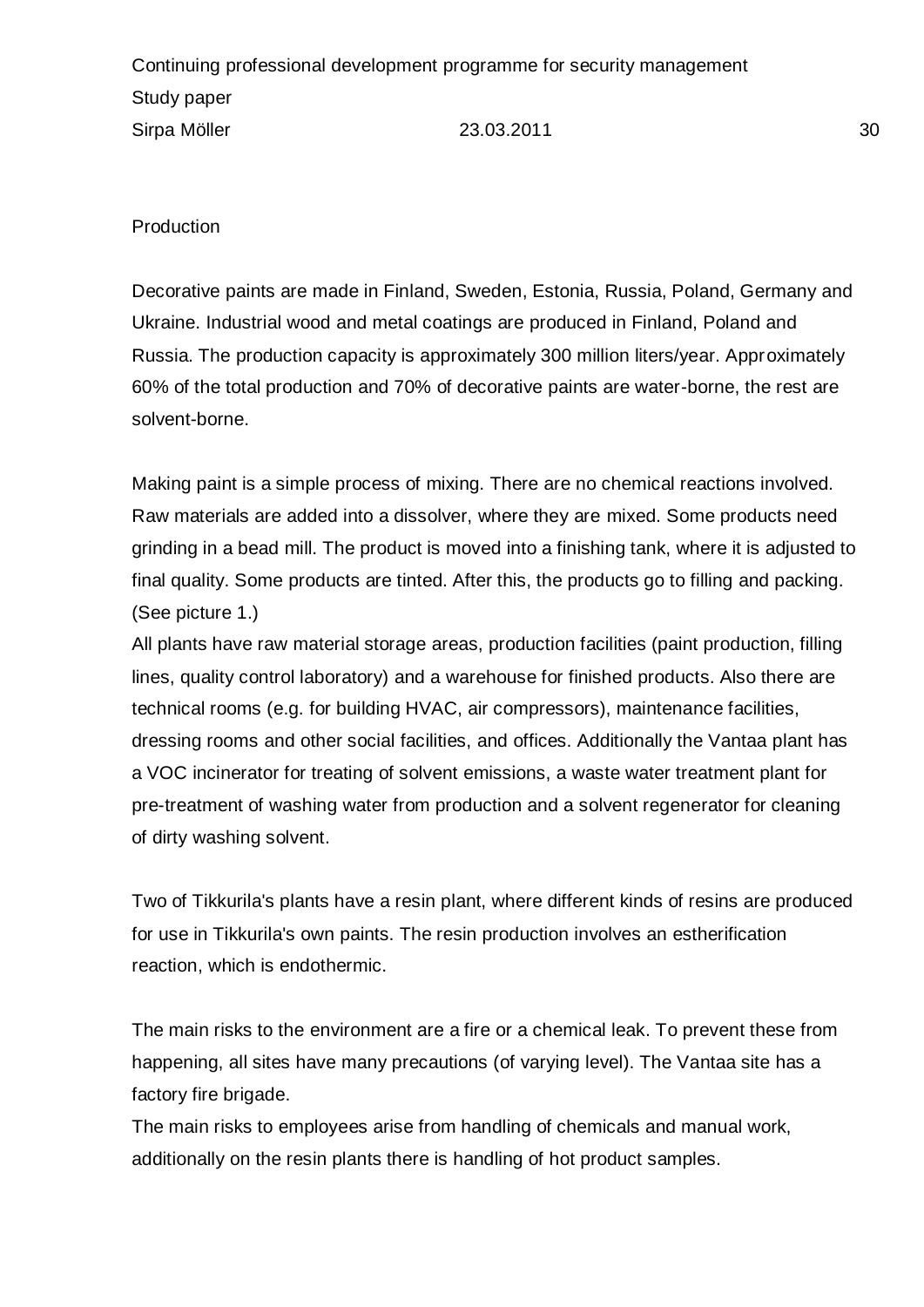An environmental due diligence audit has been carried out on all sites which have been bought. All production plants are regularly audited by Group HSE function, insurance company, local fire inspectors and other authorities. HSE statistics is collected regularly.



Picture 1. Paint production

On most sites, production works in one shift during the quiet season and in two shifts during the peak season. Many summer workers are employed.

Site security

The plants are of varying sizes, ages and levels of protection.

The Vantaa site has fencing, camera surveillance, access control and security service on site 24/7. Approximately the same level of security is on the Polish, Swedish and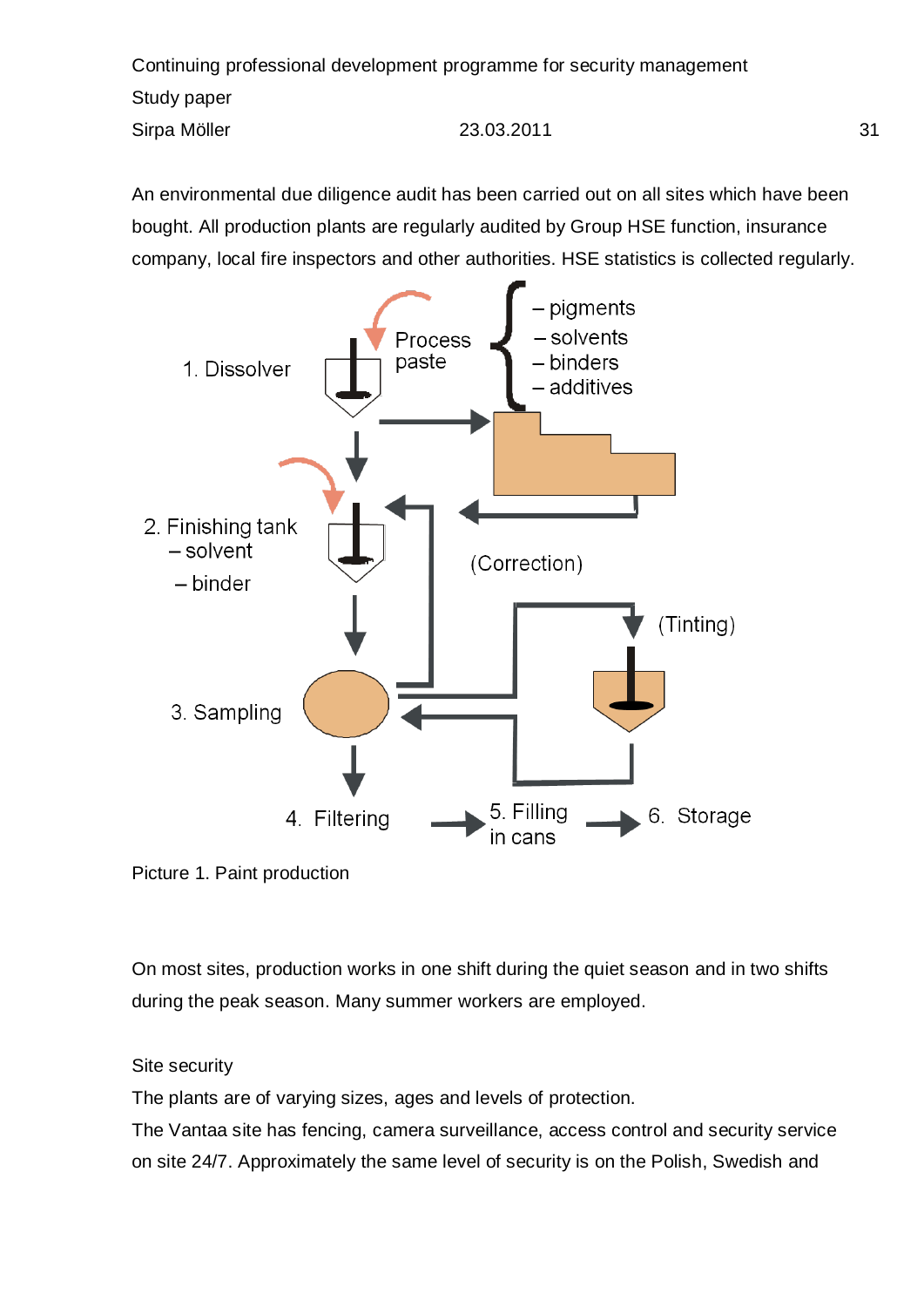some of the Russian sites. Some plants operate on the same site with other companies, some have gates open during the day, some small sites do not have security personnel at all.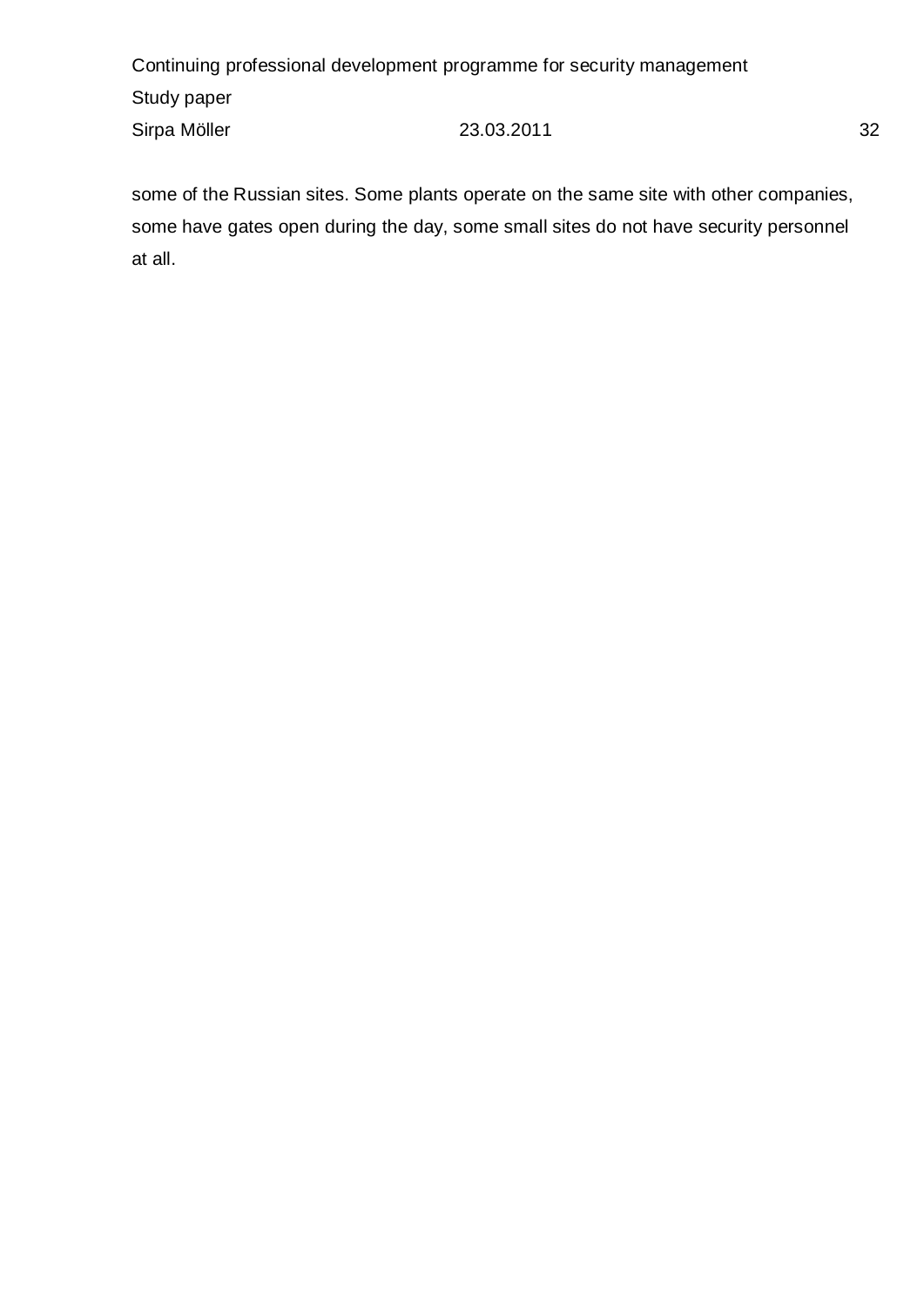# <span id="page-32-0"></span>**Appendix 2. Crisis Definitions and Different Types of Crises**

Crisis definitions

1. a. A crucial or decisive point or situation; a turning point.

b. An unstable condition, as in political, social, or economic affairs, involving an impending abrupt or decisive change.

2. A sudden change in the course of a disease or fever, toward either improvement or deterioration.

3. An emotionally stressful event or traumatic change in a person's life.

4. A point in a story or drama when a conflict reaches its highest tension and must be resolved.

(The Free Dictionary at thefreedictionary.com, extracted 24.6.2010)

Critical [event](http://www.businessdictionary.com/definition/event.html) or point of [decision](http://www.businessdictionary.com/definition/decision.html) which, if not handled in an appropriate and timely manner (or if not handled at all), may turn into a [disaster](http://www.businessdictionary.com/definition/disaster.html) or [catastrophe](http://www.businessdictionary.com/definition/catastrophe.html) (Business Dictionary at businessdictionary.com, extracted 24.6.2010)

A crisis (plural: "crises"; adjectival form: "critical") (from the Greek κρίσις) is any unstable and dangerous social situation regarding economic, military, personal, political, or societal affairs, especially one involving an impending abrupt change. (Wikipedia, extracted 24.6.2010)

Different Types of Crises

In all books about crisis management some kind of list of crises is given, usually categorized by some criteria.

The Finnish State Research Centre (VTT) uses a division of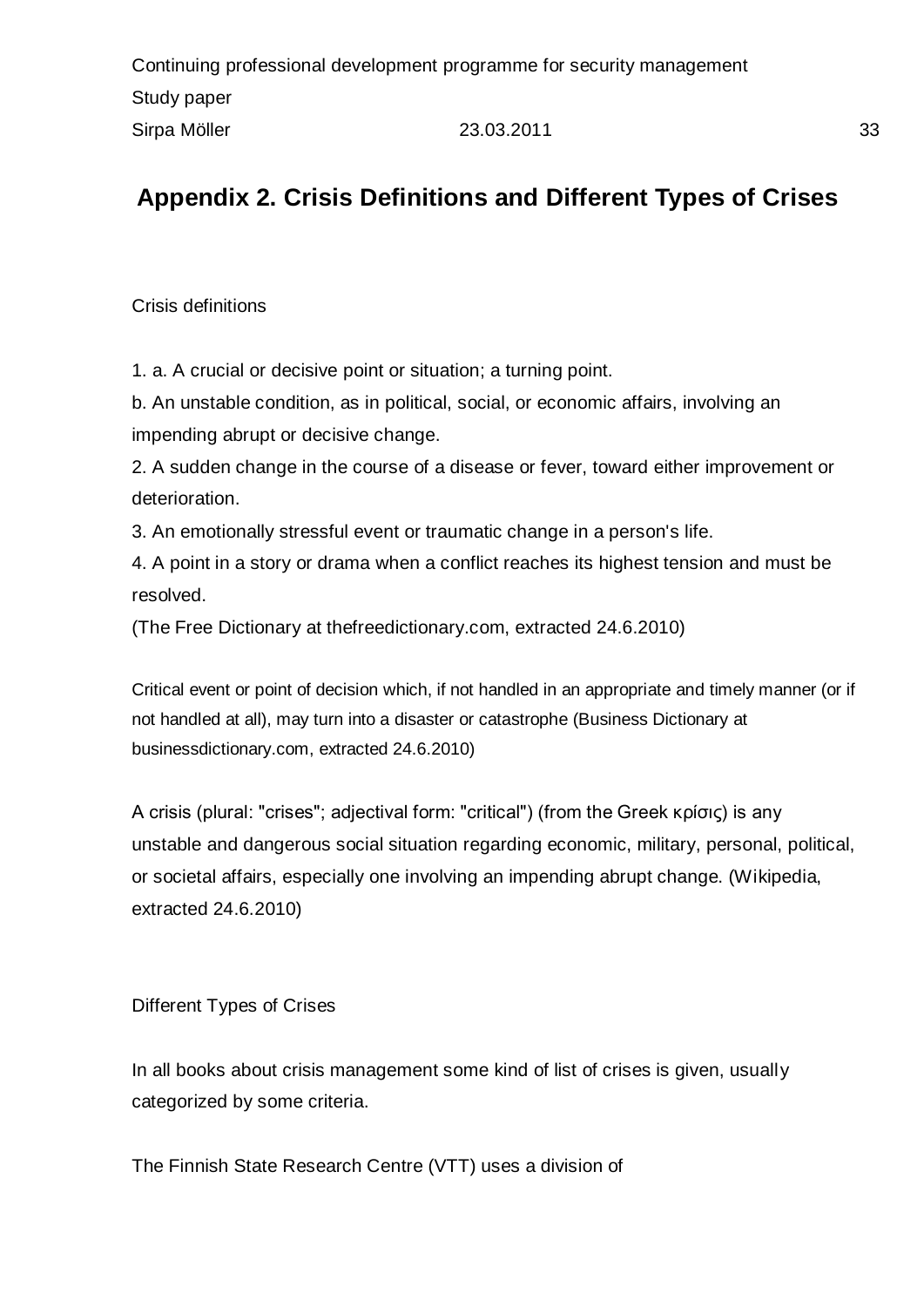external risks (market, society, crime, natural catastrophes) internal risks (incl. logistics and infrastructure, research and development, production, personnel and economy) risks the company poses to outsiders (product, environmental, major accidents, society)

Janine Reid uses a combination of causes, themes and effects to categorize crises:

natural disaster operations environmental accidents/liabilities employee safety and health labor relations management issues employee/management misconduct government affairs

Karhu and Henriksson have a similar approach:

accidents violence personnel crises economic crises branch crises publicity crises

A very different and interesting viewpoint is provided by a presentation, of which only a few slides were available, and the source is not known. The crises were categorized by the emotion it produces in people:

touching terrifying enviable / interesting